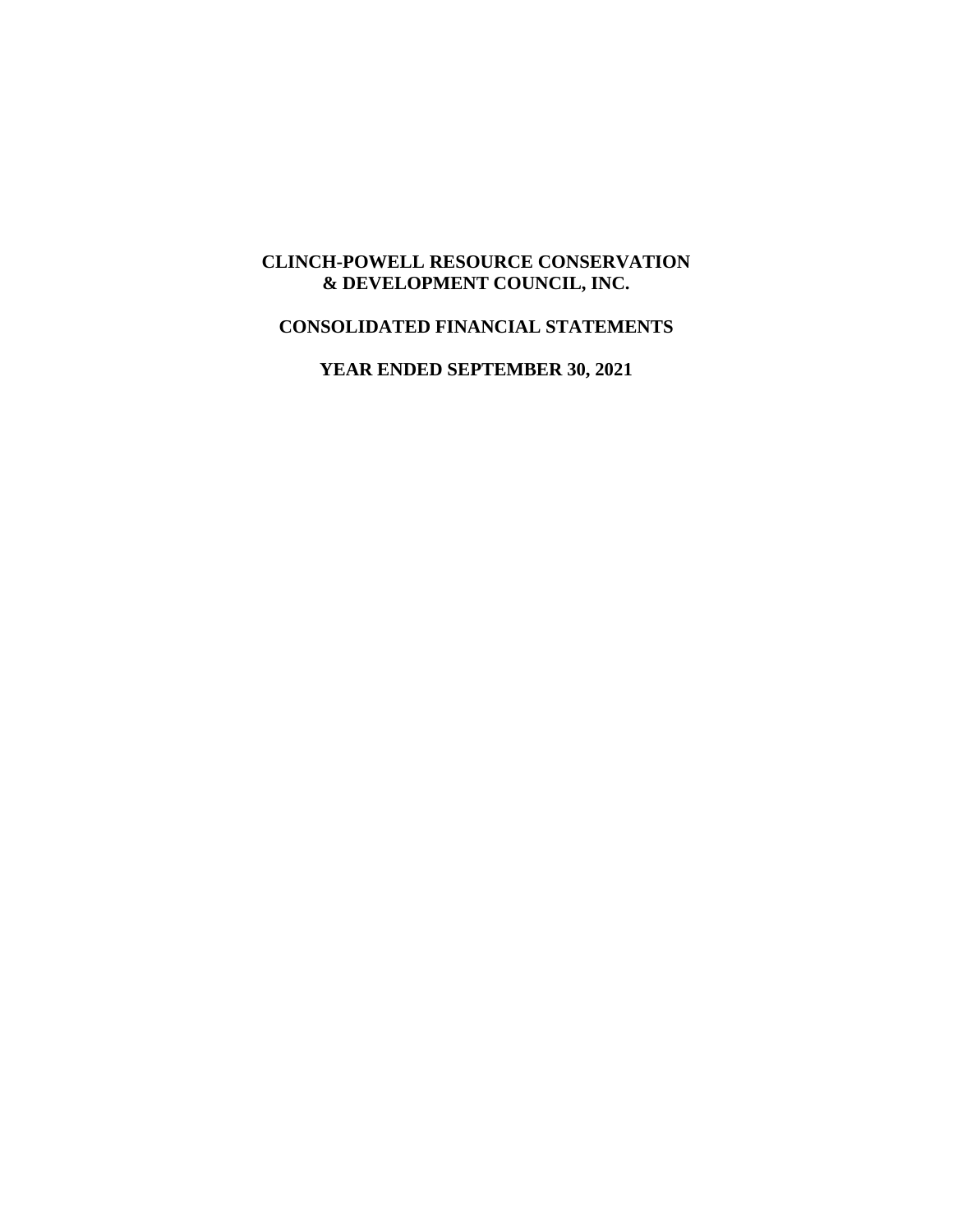## **CLINCH-POWELL RESOURCE CONSERVATION & DEVELOPMENT COUNCIL, INC. YEAR ENDED SEPTEMBER 30, 2021**

## **CONTENTS**

| Roster of Board of Directors and Executive Staff                                                                                                                                                                         | Page |
|--------------------------------------------------------------------------------------------------------------------------------------------------------------------------------------------------------------------------|------|
| Independent Auditors' Report                                                                                                                                                                                             | 2    |
| <b>Financial Statements</b>                                                                                                                                                                                              |      |
| <b>Consolidated Statement of Financial Position</b>                                                                                                                                                                      | 4    |
| <b>Consolidated Statement of Activities</b>                                                                                                                                                                              | 5    |
| <b>Consolidated Statement of Functional Expenses</b>                                                                                                                                                                     | 6    |
| <b>Consolidated Statement of Cash Flows</b>                                                                                                                                                                              | 7    |
| <b>Notes to Financial Statements</b>                                                                                                                                                                                     | 9    |
| Schedule of Expenditures of Federal and Non-Federal Awards                                                                                                                                                               | 20   |
| Notes to the Schedule of Expenditures of Federal and Non-Federal Awards                                                                                                                                                  | 22   |
| Independent Auditor's Report on Internal Control Over Financial Reporting and<br>On Compliance and Other Matters Based on an Audit of Financial Statements<br>Performed in Accordance with Government Auditing Standards | 23   |
| Independent Auditor's Report on Compliance for Each Major Program and on<br>Internal Control Over Compliance Required by the Uniform Guidance                                                                            | 25   |
| Schedule of Findings and Questioned Costs                                                                                                                                                                                | 27   |
| Schedule of Prior Year Audit Findings                                                                                                                                                                                    | 28   |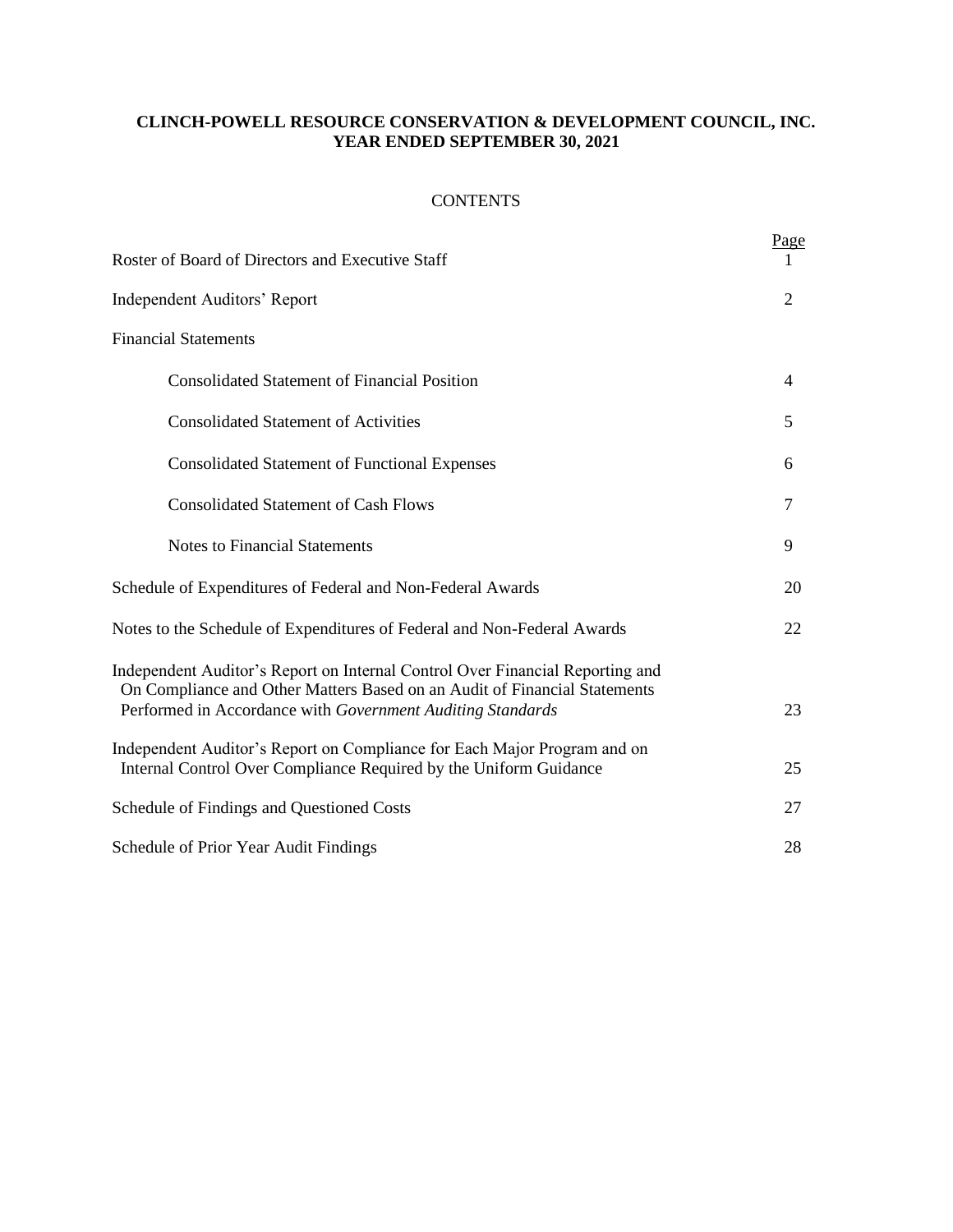#### **CLINCH-POWELL RESOURCE CONSERVATION & DEVELOPMENT COUNCIL, INC.**

## ROSTER OF BOARD OF DIRECTORS AND EXECUTIVE STAFF AS OF SEPTEMBER 30, 2021

#### BOARD OF DIRECTORS

John Vasquez Chairperson<br>
Nancy Barker Board Member Nancy Barker Board Member<br>
David Lietzke Board Member<br>
Board Member David Lietzke Stewart Oakes **Board Member** Board Member Bob Ripley Board Member Steve Roark Board Member Cherry Acuff Board Member Sheldon Livesay Board Member<br>
Perry Stevens Board Member<br>
Board Member Perry Stevens Gloria Brooke Lee Board Member

Bill Rhea Vice Chairperson Cody Brown Secretary/Treasurer

#### EXECUTIVE STAFF

Lindy Turner Executive Director<br>
Sara Knight Financial Superviso Financial Supervisor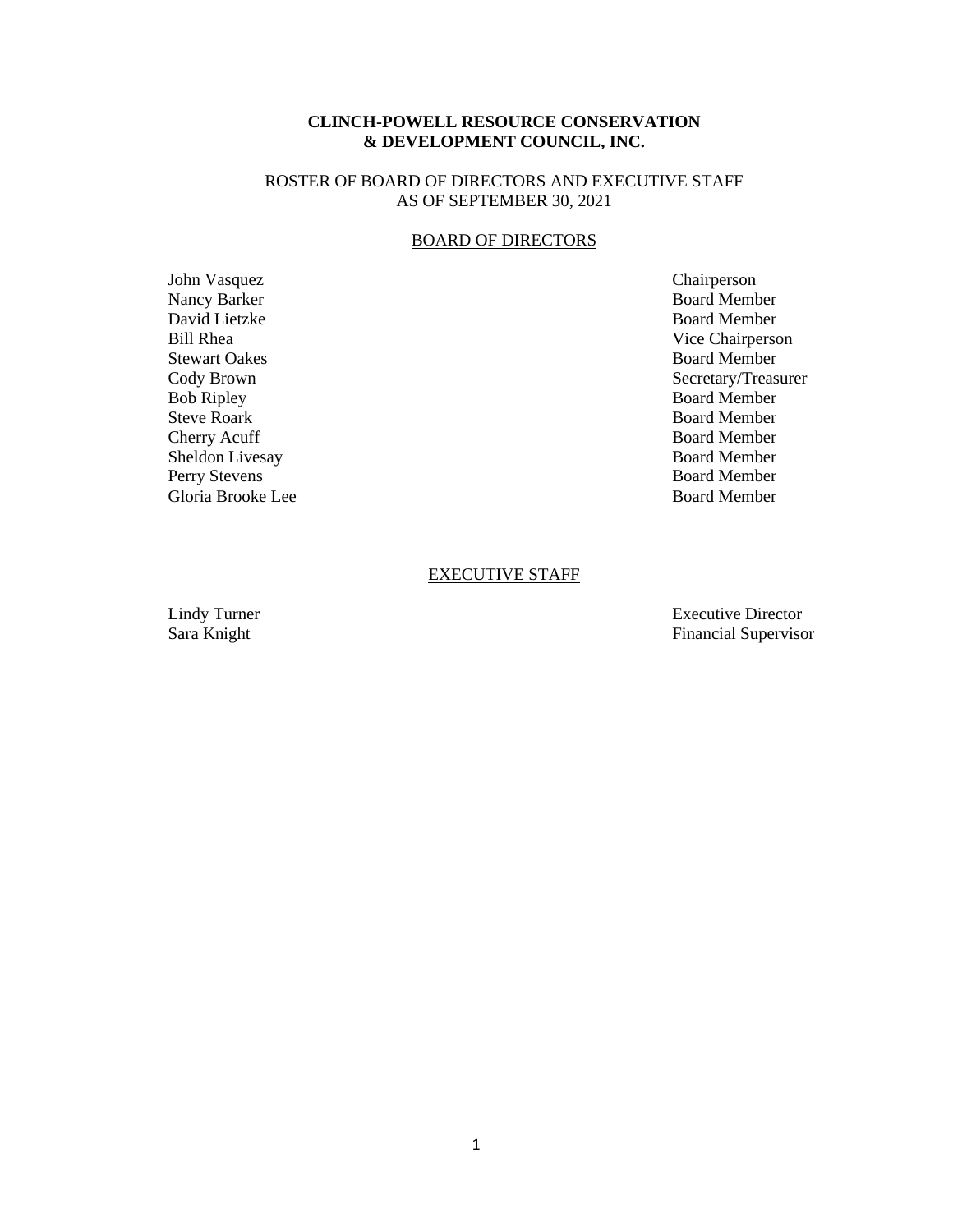

# 4210 Columbia Road | Building 10 | Suite 101 | Augusta, GA 30907 www.bairdgroupcpa.com | Tel. (706) 855-9500 | Fax (706) 855-2900

## **INDEPENDENT AUDITORS' REPORT**

Board of Directors Clinch-Powell Resource Conservation Development Council, Inc. Rutledge, Tennessee

#### **Report on the Financial Statements**

We have audited the accompanying financial statements of Clinch-Powell Resource Conservation  $\&$ Development Council, Inc., a non-profit organization, and its wholly owned for profit subsidiary Clinch Powell Construction Company, which comprise the consolidated statement of financial position as of September 30, 2021, the related consolidated statements of activities, functional expenses, and cash flows for the year then ended, and the related notes to the financial statements.

#### **Management's Responsibility for the Financial Statements**

Management is responsible for the preparation and fair presentation of these financial statements in accordance with accounting principles generally accepted in the United States of America; this includes the design, implementation, and maintenance of internal control relevant to the preparation and fair presentation of financial statements that are free from material misstatement, whether due to fraud or error.

#### **Auditor's Responsibility**

Our responsibility is to express an opinion on these financial statements based on our audit. We conducted our audit in accordance with auditing standards generally accepted in the United States of America and the standards applicable to financial audits contained in *Government Auditing Standards,* issued by the Comptroller General of the United States. Those standards require that we plan and perform the audit to obtain reasonable assurance about whether the financial statements are free from material misstatement.

An audit involves performing procedures to obtain audit evidence about the amounts and disclosures in the financial statements. The procedures selected depend on the auditor's judgment, including the assessment of the risks of material misstatement of the financial statements, whether due to fraud or error. In making those risk assessments, the auditor considers internal control relevant to the entity's preparation and fair presentation of the financial statements in order to design audit procedures that are appropriate in the circumstances, but not for the purpose of expressing an opinion on the effectiveness of the entity's internal control. Accordingly, we express no such opinion. An audit also includes evaluating the appropriateness of accounting policies used and the reasonableness of significant accounting estimates made by management as well as evaluating the overall presentation of the financial statements.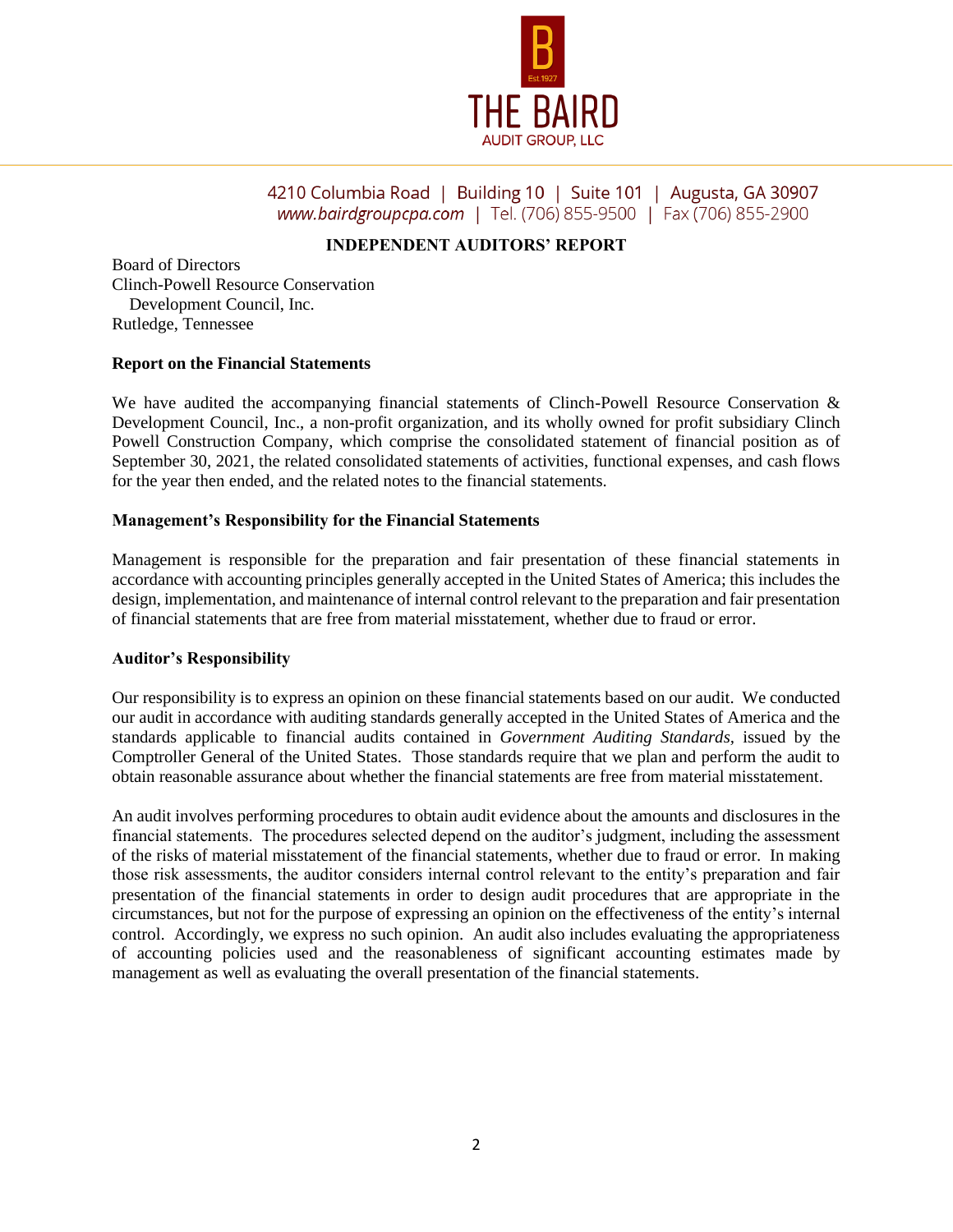We believe that the audit evidence we have obtained is sufficient and appropriate to provide a basis for our audit opinion.

## **Opinion**

In our opinion, the consolidated financial statements referred to above present fairly, in all material respects, the financial position of Clinch-Powell Resource Conservation & Development Council, Inc. as of September 30, 2021 and the changes in its net assets and its cash flows for the year then ended in accordance with accounting principles generally accepted in the United States of America.

## **Other Matters**

## *Other Information*

Our audit was conducted for the purpose of forming an opinion on the financial statements as a whole. The accompanying schedule of expenditures of federal awards, as required by Title 2 U.S. *Code of Federal Regulations Part 200, Uniform Administrative Requirements, Cost Principles, and Audit Requirements for Federal Awards*, is presented for purposes of additional analysis and is not a required part of the financial statements. Such information is the responsibility of management and was derived from and relates directly to the underlying accounting and other records used to prepare the financial statements. The information has been subjected to the auditing procedures applied in the audit of the financial statements or the financial statements themselves and other additional procedures in accordance with auditing standards generally accepted in the United States of America. In our opinion, the information is fairly stated, in all material respects, in relation to the financial statements as a whole.

## **Other Reporting Required by** *Government Auditing Standards*

In accordance with *Government Auditing Standards,* we have also issued our report dated February 28, 2022, on our consideration of Clinch-Powell Resource Conservation & Development Council, Inc's internal control over financial reporting and on our tests of its compliance with certain provisions of laws, regulations, contracts, and grant agreements and other matters. The purpose of that report is solely to describe the scope of our testing of internal control over financial reporting and compliance and the results of that testing, and not to provide an opinion on the effectiveness Clinch-Powell Resource. That report is an integral part of an audit performed in accordance with *Government Auditing Standards* in considering Clinch-Powell Resource Conservation & Development Council, Inc.'s internal control over financial reporting and compliance. That report is an integral part of an audit performed in accordance with *Government Auditing Standards* in considering Clinch-Powell Resource Conservation & Development Council, Inc.'s internal control over financial reporting and compliance.

Barrd audit Storp, SLC

The Baird Audit Group, LLC

Augusta, GA February 28, 2022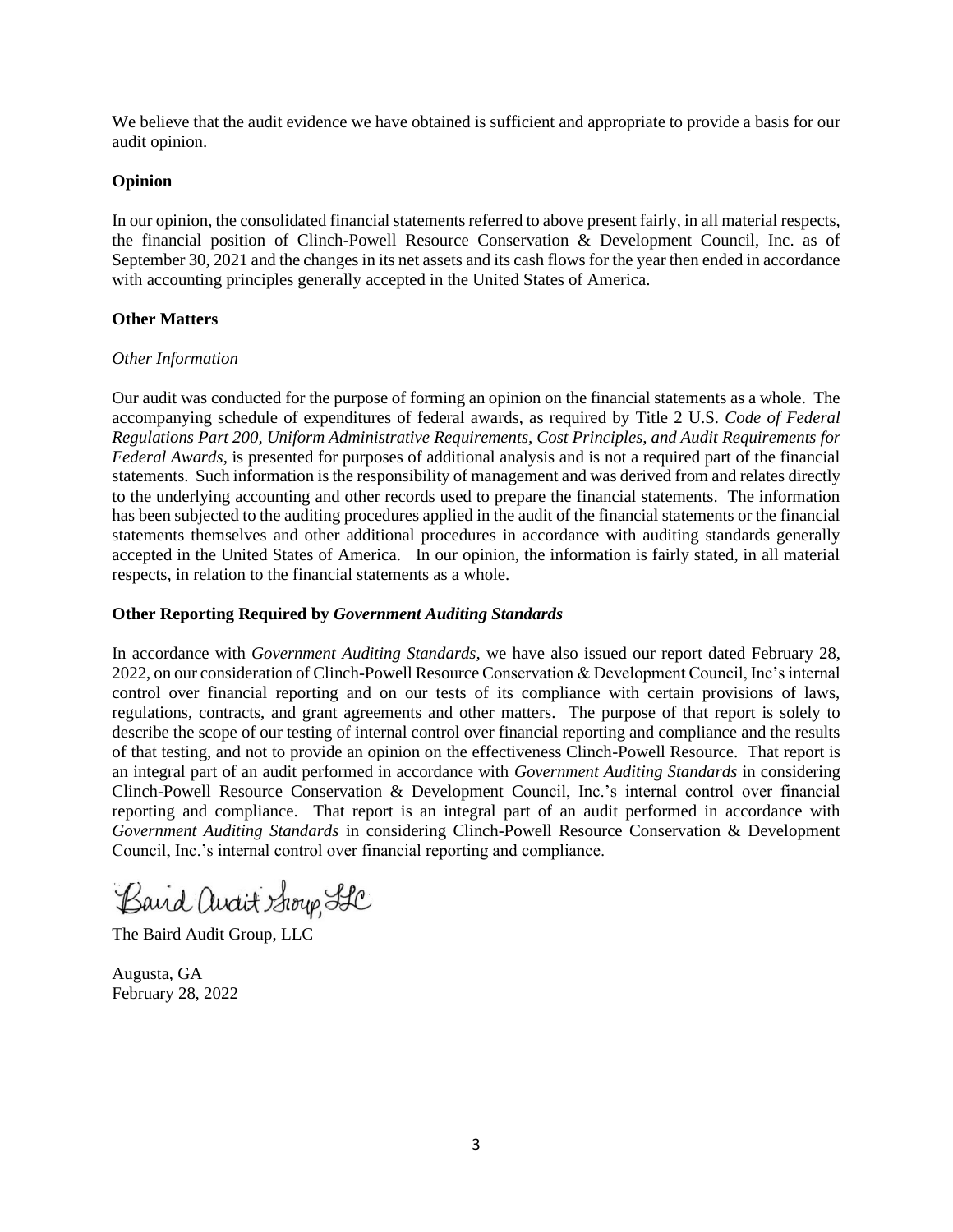## **CLINCH -POWELL CONSERVATION AND DEVELOPMENT COUNCIL, INC. CONSOLIDATED STATEMENT OF FINANCIAL POSITION SEPTEMBER 30, 2021**

## **ASSETS**

| Cash and Cash Equivalents                    | \$<br>1,734,799 |
|----------------------------------------------|-----------------|
| <b>Grants Receivable</b>                     | 725,106         |
| <b>Other Receivables</b>                     | 56,537          |
| Prepaid Expenses                             | 50,847          |
| Inventory                                    | 18,351          |
| Loans Receivable, Net                        | 919,581         |
| Property and Equipment, Net                  | 3,068,261       |
| Land and Development Costs                   | 1,545,267       |
| Deposits                                     | 3,121           |
| Beneficial Interest in Assets Held by Others | 185,289         |
| <b>TOTAL ASSETS</b>                          | \$<br>8,307,159 |
| <b>LIABILITIES AND NET ASSETS</b>            |                 |
| Line of Credit                               | \$<br>600,000   |
| <b>Accounts Payable</b>                      | 74,923          |
| Accrued Payroll Expenses and Taxes           | 68,628          |
| <b>Other Current Liabilities</b>             | 31,102          |
| <b>Easement Contract Liabilities</b>         | 27,940          |
| <b>Refundable Advances</b>                   | 124,364         |
| Long Term Debt                               | 788,421         |
| <b>TOTAL LIABILITIES</b>                     | 1,715,378       |
| <b>NET ASSETS</b>                            |                 |
| <b>Net Assets Without Donor Restrictions</b> | 5,162,419       |
| <b>Net Assets With Donor Restrictions</b>    | 1,429,362       |
| <b>TOTAL NET ASSETS</b>                      | 6,591,781       |
| TOTAL LIABILITIES AND NET ASSETS             | \$<br>8,307,159 |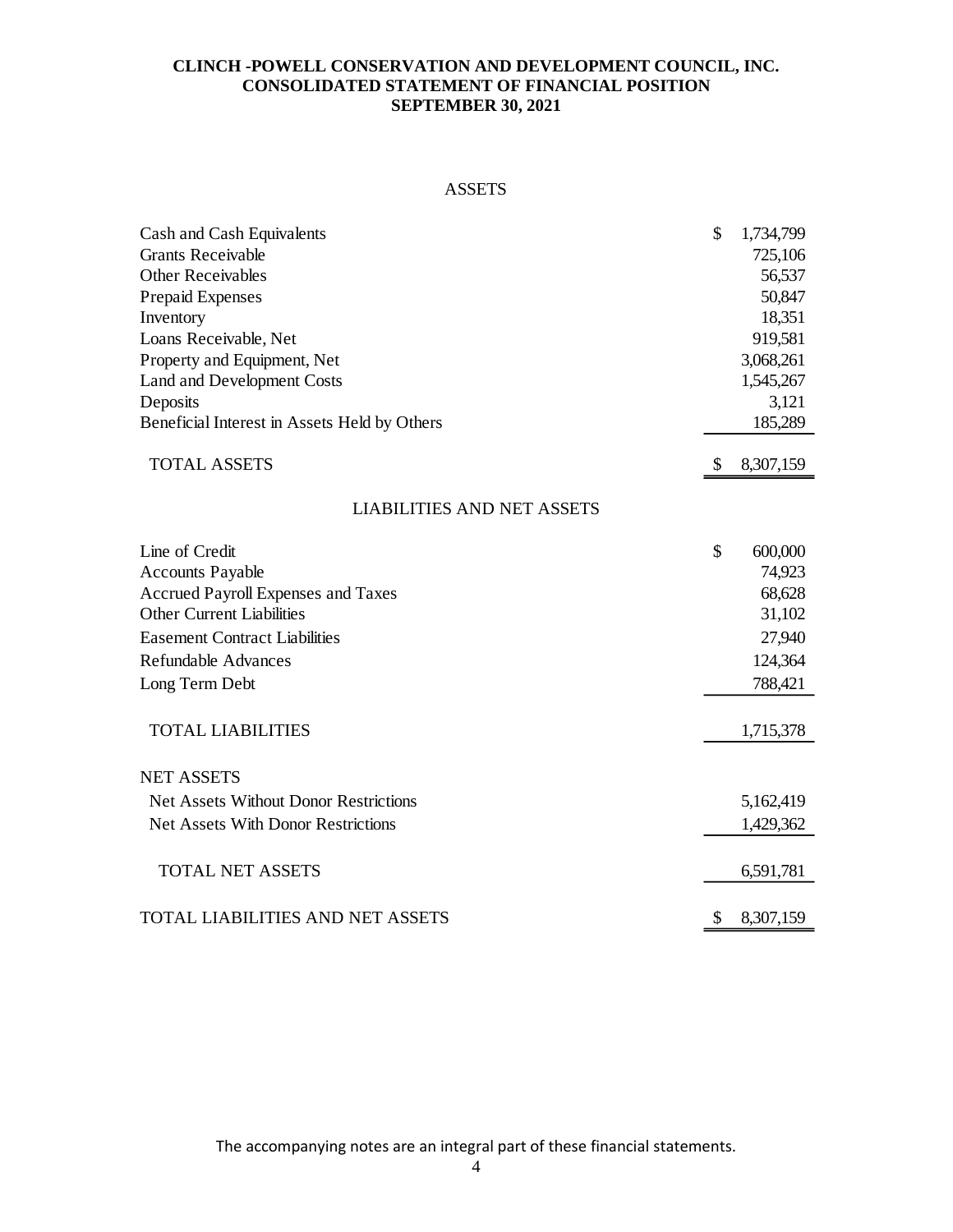## **CLINCH -POWELL CONSERVATION AND DEVELOPMENT COUNCIL, INC. CONSOLIDATED STATEMENT OF ACTIVITIES SEPTEMBER 30, 2021**

|                                       | Without Donor   | With Donor      |              |
|---------------------------------------|-----------------|-----------------|--------------|
|                                       | Restrictions    | Restrictions    | Total        |
| <b>SUPPORT AND REVENUE</b>            |                 |                 |              |
| Contributions                         | \$<br>12,261    | 11,015          | \$<br>23,276 |
| <b>Grant Income</b>                   |                 | 2,418,744       | 2,418,744    |
| <b>In-Kind Contributions</b>          | 614,464         |                 | 614,464      |
| <b>Fees for Services</b>              | 372,191         |                 | 372,191      |
| Rent                                  | 199,814         |                 | 199,814      |
| <b>Store and Other Sales</b>          | 139,317         |                 | 139,317      |
| <b>Interest and Dividend Income</b>   | 9,777           |                 | 9,777        |
| Home Program Sales Proceeds           | 782,922         | 447,522         | 1,230,444    |
| Change in Beneficial Interest         | 30,906          |                 | 30,906       |
| NET ASSETS RELEASED FROM RESTRICTIONS |                 |                 |              |
| Satisfaction of Program Restrictions  | 3,406,075       | (3,406,075)     |              |
| <b>Total Support and Revenue</b>      | 5,567,727       | (528, 794)      | 5,038,933    |
| <b>EXPENSES AND LOSSES</b>            |                 |                 |              |
| Program                               | 4,773,599       |                 | 4,773,599    |
| Management and General                | 295,335         |                 | 295,335      |
| <b>Fund Raising</b>                   |                 |                 |              |
| <b>Total Expenses</b>                 | 5,068,934       |                 | 5,068,934    |
| <b>CHANGE IN NET ASSETS</b>           | 498,793         | (528, 794)      | (30,001)     |
| NET ASSETS, beginning of year         | 4,663,626       | 1,958,156       | 6,621,782    |
| NET ASSETS, end of year               | \$<br>5,162,419 | \$<br>1,429,362 | \$ 6,591,781 |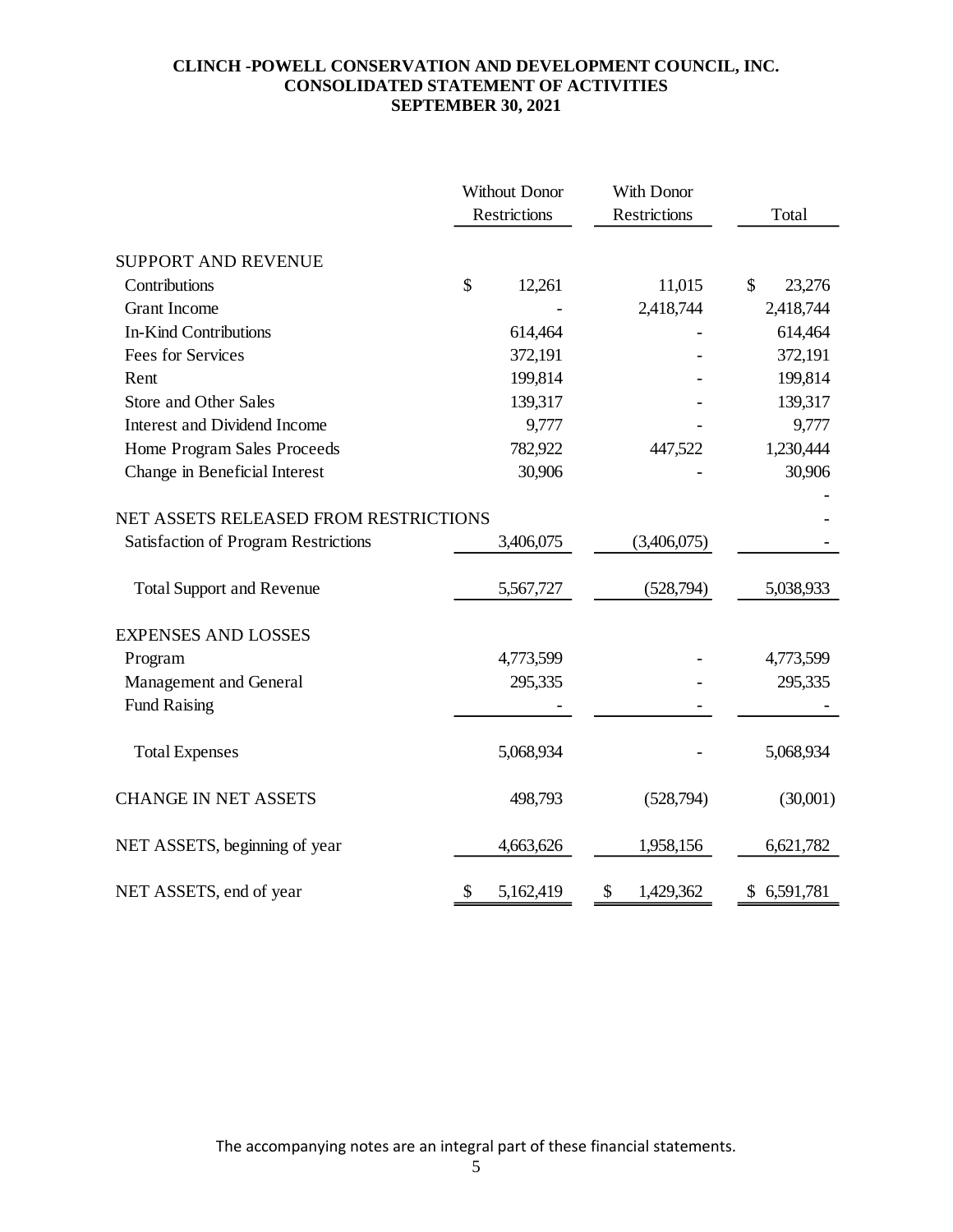## **CLINCH-POWELL RESOURCE CONSERVATION & DEVELOPMENT COUNCIL, INC. CONSOLIDATED STATEMENT OF FUNCTIONAL EXPENSES FOR THE YEAR ENDED SEPTEMBER 30, 2021**

|                                           | <b>Supporting Services</b> |               |         |                 |
|-------------------------------------------|----------------------------|---------------|---------|-----------------|
|                                           | Program                    | Management    | Fund    |                 |
|                                           | Services                   | & General     | Raising | Total           |
| Salaries, Benefits and Payroll Taxes      | 1,351,327<br>\$            | 181,668<br>\$ | \$      | \$<br>1,532,995 |
| <b>Construction Costs</b>                 | 2,088,351                  |               |         | 2,088,351       |
| <b>Contract Services</b>                  | 447,729                    |               |         | 447,729         |
| Supplies and Materials                    | 258,969                    | 14,414        |         | 273,383         |
| Cost of Store and Restaurant Sales        | 47,738                     |               |         | 47,738          |
| Maintenance                               | 65,886                     | 3,148         |         | 69,034          |
| Insurance                                 | 30,470                     | 52,042        |         | 82,512          |
| <b>Landowner Payments</b>                 | 4,500                      |               |         | 4,500           |
| <b>Utilities and Phone</b>                | 50,265                     | 14,821        |         | 65,086          |
| <b>Other Expenses</b>                     | 41,839                     | 2,273         |         | 44,112          |
| Travel                                    | 13,223                     | 2,066         |         | 15,289          |
| <b>Professional Fees</b>                  |                            | 12,000        |         | 12,000          |
| <b>Donations and Grants</b>               | 1,105,219                  |               |         | 1,105,219       |
| Promotional                               | 8,427                      |               |         | 8,427           |
| Printing and Copying                      | 2,675                      | 2,122         |         | 4,797           |
| Rent                                      | 4,800                      |               |         | 4,800           |
| Dues and Subscriptions                    |                            | 2,797         |         | 2,797           |
| Interest                                  |                            |               |         |                 |
| Meetings                                  | 2,297                      | 1,690         |         | 3,987           |
| Postage                                   | 556                        | 1,085         |         | 1,641           |
| <b>Bad Debt Expense</b>                   | 1,471                      |               |         | 1,471           |
| Less: Capitalized Costs                   | (845, 619)                 |               |         | (845, 619)      |
| <b>Total Expenses before Depreciation</b> | 4,680,123                  | 290,126       |         | 4,970,249       |
| Depreciation                              | 93,476                     | 5,209         |         | 98,685          |
|                                           | \$<br>4,773,599            | \$<br>295,335 | \$      | 5,068,934<br>\$ |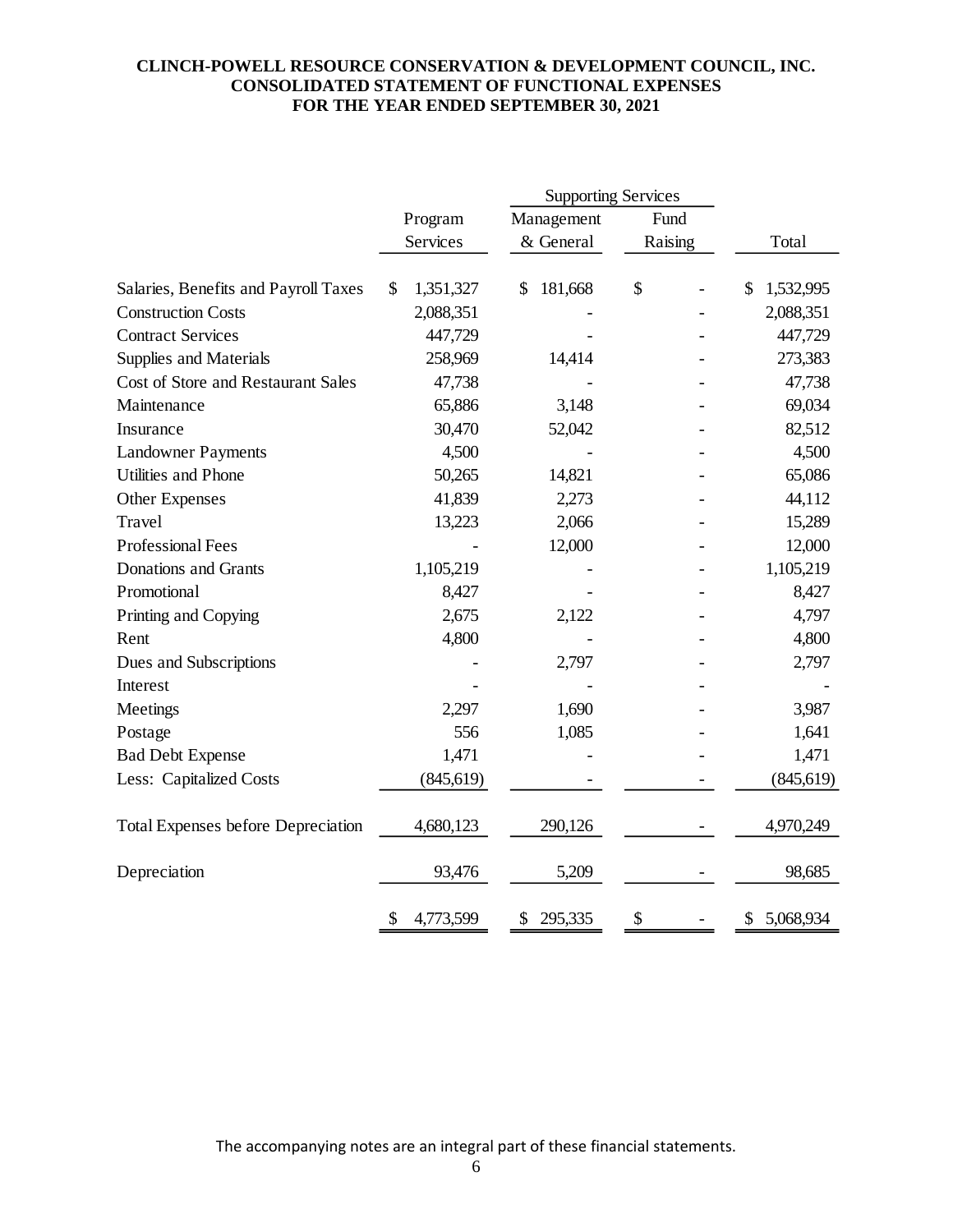## **CLINCH-POWELL RESOURCE CONSERVATION & DEVELOPMENT COUNCIL, INC. CONSOLIDATED STATEMENT OF CASH FLOWS FOR THE YEAR ENDED SEPTEMBER 30, 2021**

## CASH FLOWS FROM OPERATING ACTIVITIES

| Change in net assets                                 | \$<br>(30,001) |
|------------------------------------------------------|----------------|
| Adjustments to reconcile change in net assets to net |                |
| cash provided by operating activities:               |                |
| Depreciation expense                                 | 98,685         |
| Gain on disposition                                  |                |
| Change in discount on loans receivable               |                |
| Change in allowance related to loans receivable      | 106,257        |
| (Increase) decrease in assets:                       |                |
| Grants receivable                                    | (209,964)      |
| Other receivables                                    | (83,690)       |
| Refundable advances                                  | 74,364         |
| Prepaid expenses                                     | (5,422)        |
| Inventory                                            | (240)          |
| Land and development costs                           | 378,338        |
| Deposits                                             | (7,265)        |
| Beneficial interest in assets held by others         | (30,906)       |
| Increase (decrease) in liabilities:                  |                |
| Accounts payable                                     | 101,050        |
| Accrued payroll                                      | 1,601          |
| Other liabilities                                    | (8,760)        |
| CASH USED FOR OPERATING ACTIVITIES                   | 384,047        |
| CASH FLOWS FROM INVESTING ACTIVITIES                 |                |
| Cash paid for purchases of fixed assets              | (5,200)        |
| Receipts from collections of loans                   | 70,513         |
| Disbursements for loans made                         | (181,500)      |
| CASH PROVIDED BY INVESTING ACTIVITIES                | (116, 187)     |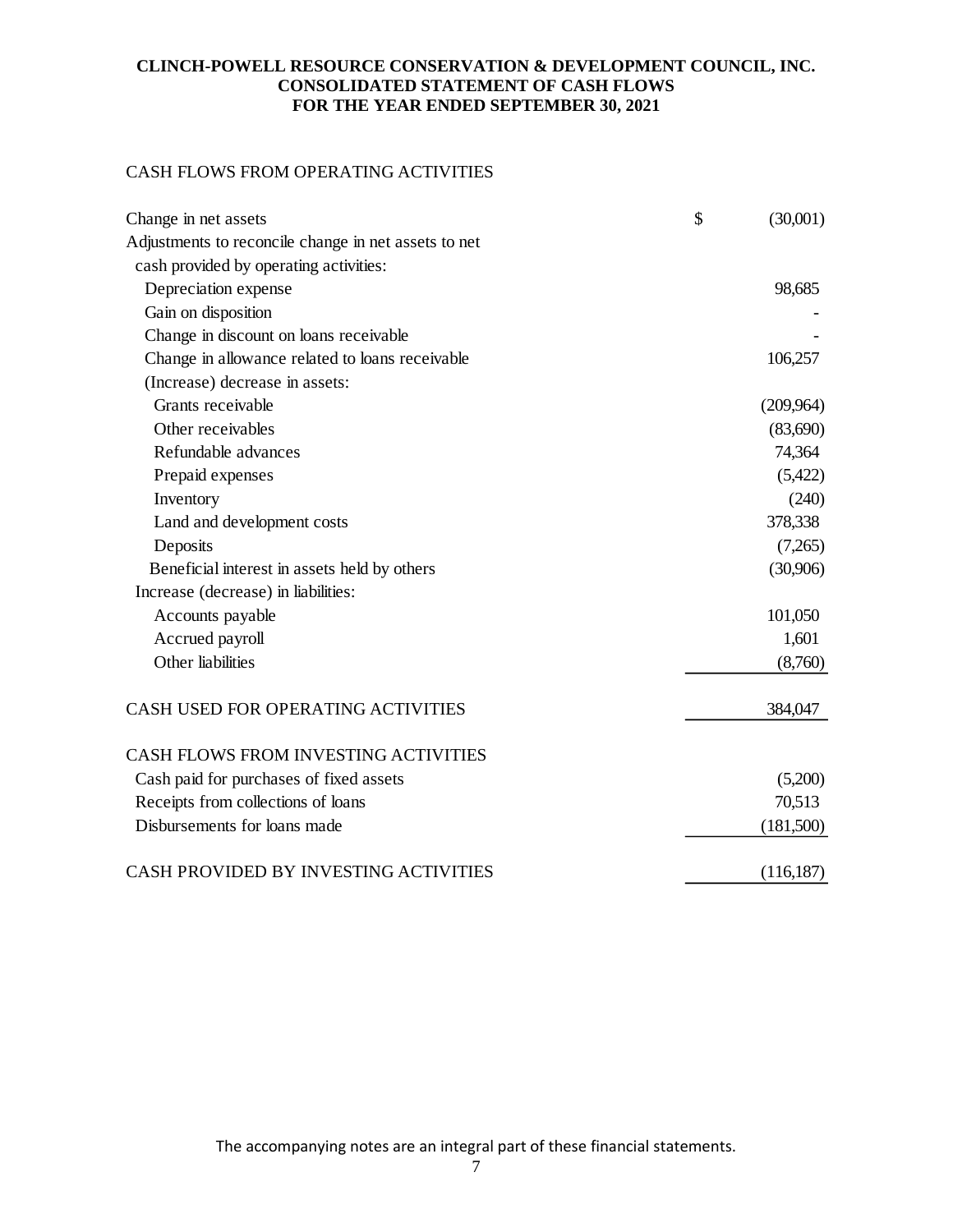## **CLINCH-POWELL RESOURCE CONSERVATION & DEVELOPMENT COUNCIL, INC. CONSOLIDATED STATEMENT OF CASH FLOWS FOR THE YEAR ENDED SEPTEMBER 30, 2021**

| CASH FLOWS FROM FINANCING ACTIVITIES                         |           |
|--------------------------------------------------------------|-----------|
| Easement contract payments                                   | (17, 494) |
| Borrowings on line of credit                                 | 150,000   |
| Principal payments on long term debt                         | (40,703)  |
| CASH PROVIDED BY FINANCING ACTIVITIES                        | 91,803    |
| NET INCREASE IN CASH                                         | 359,663   |
| CASH AT BEGINNING OF YEAR                                    | 1,375,136 |
| <b>CASH AT END OF YEAR</b>                                   | 1,734,799 |
| SUPPLEMENTAL DISCLOSURE OF CASH FLOW INFORMATION<br>Interest | \$        |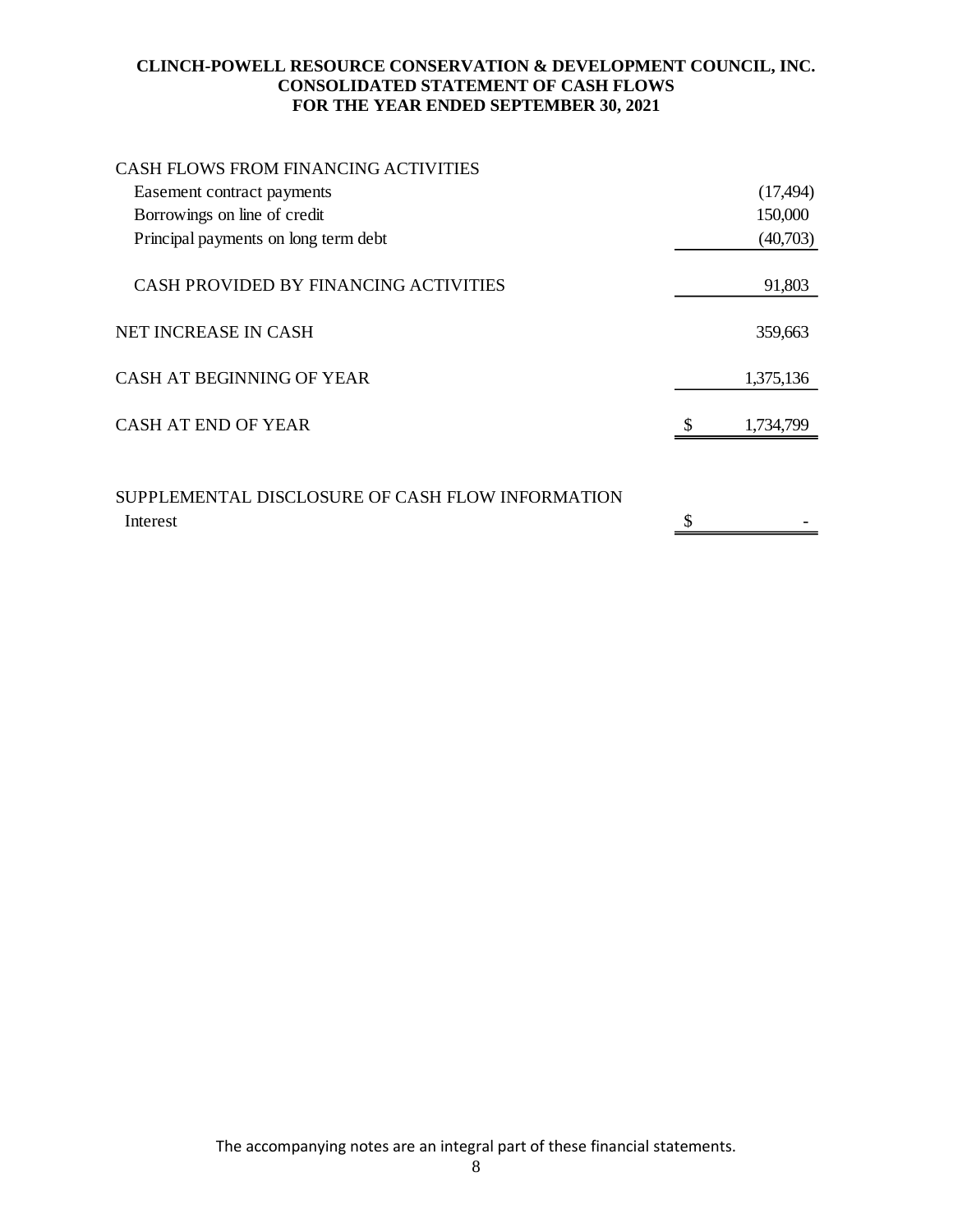### Note 1 -Nature of Organization and Summary of Significant Accounting Policies

The Clinch-Powell Resource Conservation & Development Council, Inc. (the Council) was incorporated under the laws of the State of Tennessee in 1989 as a nonprofit corporation. The Council's purposes are to build strong communities, care for people, and protect natural resources in East Tennessee and surrounding areas. The Council is a Community Housing Development Organization (CHDO) and holds a Tennessee license for mortgage origination. The Council is a HUD approved counseling agency and maintains certified housing counselors to provide services.

The Council submitted proposals and was awarded federal grants to construct houses for low to moderate income families. The housing program provides home ownership education and housing counseling, increases the supply of affordable housing, assists with upfront home ownership costs, matches homeowners with the best financing available and assists existing homeowners with renovation and repairs for safe, sanitary housing.

The Council was awarded federal grants through the State of Tennessee to purchase and renovate foreclosed properties in specified areas. These have been renovated and are available for rent.

The Council operates a large AmeriCorps program called Appalachia CARES under a federal grant in partnership with various community-based groups and public agencies. Appalachia CARES is a servicelearning program that engages AmeriCorps members in direct service with agencies in primarily low income, rural communities.

Through its Clinch Powell Watershed Alliance, the Council works with landowners to protect and repair farmland and the watershed. By identifying conservation threats and stressors and designing and implementing best management practices to correct problem areas, pollution is abated, habitats are created and lands are restored.

The Council works to improve the economic vitality of the region by providing counseling and assistance in small business development as well as small business loans.

River Place on the Clinch has been developed by the Council to promote eco-tourism in the poorest county of the service area. It consists of a country store, restaurant, education center, rental cabins, and river adventure equipment, with additional development anticipated.

The Council maintains an administrative office in Rutledge, Tennessee, and is under the authority of a noncompensated Board of Directors whose members represent each county in the Council's project area. The Council is primarily funded by grants and by fees for providing services such as conducting environmental workshops and seminars.

Basis of Accounting – Accounting principles generally accepted in the United States of America require financial statements to be presented on the accrual basis of accounting. The financial statements and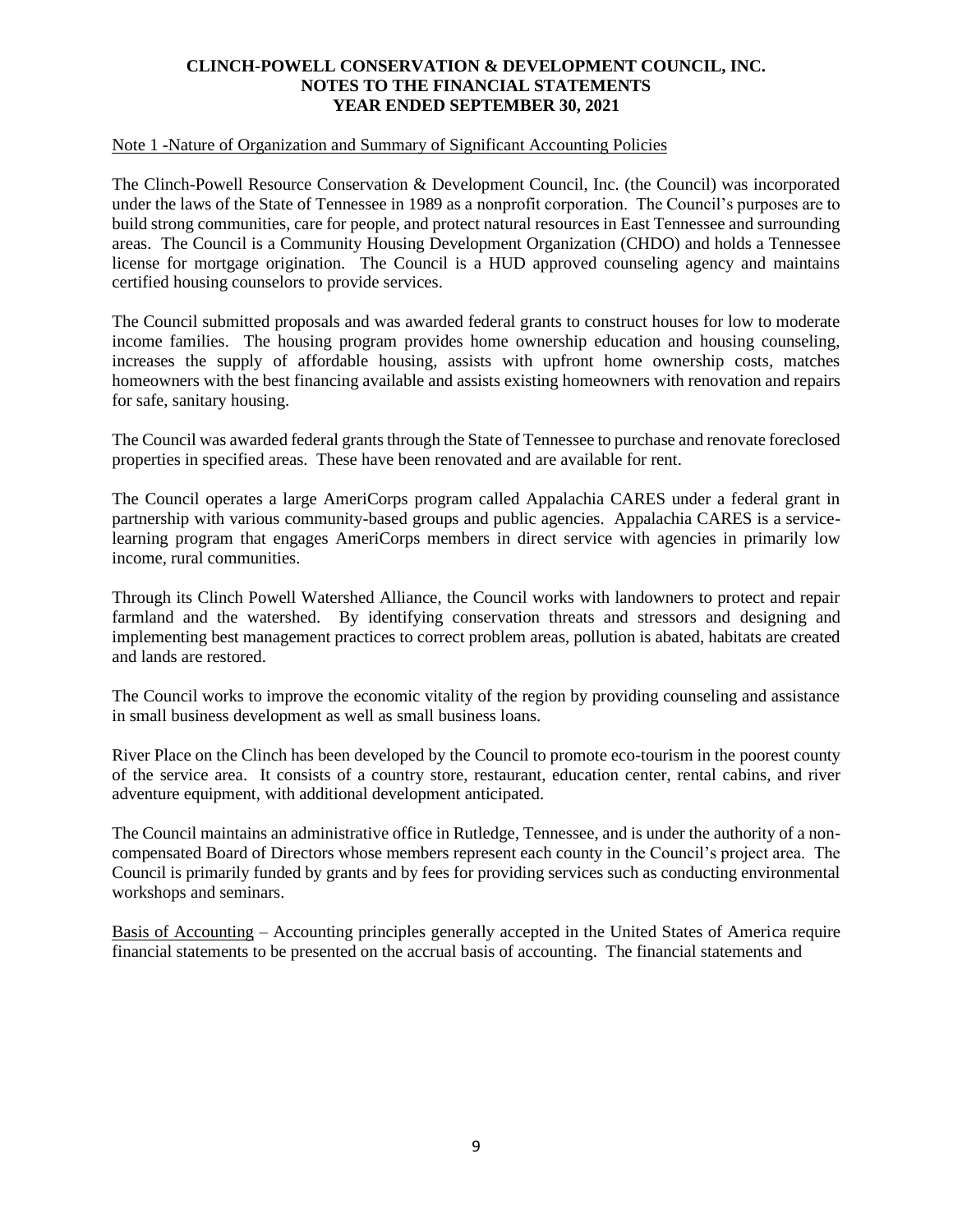### Note 1 – Nature of Organization and Summary of Significant Accounting Policies (continued)

accounting records are prepared on the accrual basis of accounting and accordingly, reflect all significant receivables, payables, and other liabilities.

Consolidation – The consolidated financial statements of the Council include its wholly owned taxable subsidiary – Clinch-Powell Construction Company, Inc. (CPCC). CPCC was formed to facilitate the Clinch-Powell Home Team building projects and to reduce insurance costs. All significant inter-company accounts and transactions have been eliminated in consolidation. The effects on the Council's financial statements as a result of the consolidation are as follows:

| Assets             | $$20,000$ Increase |                 |
|--------------------|--------------------|-----------------|
| <b>Liabilities</b> |                    | 24,000 Decrease |
| Net Assets         | $$44,000$ Increase |                 |

Basis of Presentation – The Council is required to report information regarding its financial position and activities according to two classes of net assets: with donor restricted net assets and without donor restricted net assets.

Cash and Cash Equivalents – For purposes of the Statement of Cash Flows, the Council considers all highly liquid investments with an initial maturity of three months or less and certificates of deposit to be cash equivalents.

Property and Equipment – Donations of property and equipment are recorded as support at their estimated fair value. Such donations are reported as unrestricted support unless the donor has restricted the donated asset to a specific purpose. Assets donated with explicit restrictions regarding their use and contributions of cash that must be used to acquire property and equipment are reported as restricted support. Absent donor stipulations regarding how long those donated assets must be maintained, the Council reports expirations of donor restrictions when the donated or acquired assets are placed in service as instructed by the donor. The Council reclassifies restricted net assets to unrestricted net assets at that time. Property and equipment are depreciated using the straight-line method over their estimated useful lives ranging from three to thirty-nine years. The cost of maintenance and repairs is expensed as incurred. Significant renewals and betterments are capitalized.

Purchased property is recorded at historical cost and capitalized if cost is material and life is over one year. Upon dissolution of the Council, assets purchased with grant funds would revert to the grantor. Assets purchased with Council funds would be transferred to another non-profit organization with a similar purpose in accordance with state guidelines.

Net Assets – The Council reports gifts of cash and other assets as net assets with donor restrictions if they are received with donor stipulations that limit the use of the donated assets. When a donor restriction expires (a stipulated time restriction ends or purpose restriction is accomplished), net assets with restrictions are reclassified to net assets without restrictions and reported in the Statement of Activities as net assets released from restrictions. All restricted contributions and investment income, in which the restrictions are met in the same reporting period as the donations are received, are reported as income without donor restrictions, unless a donor or law temporarily or permanently restricts their use. Federal grant awards are classified as refundable advances until expended for the purposes of the grants. Endowment contributions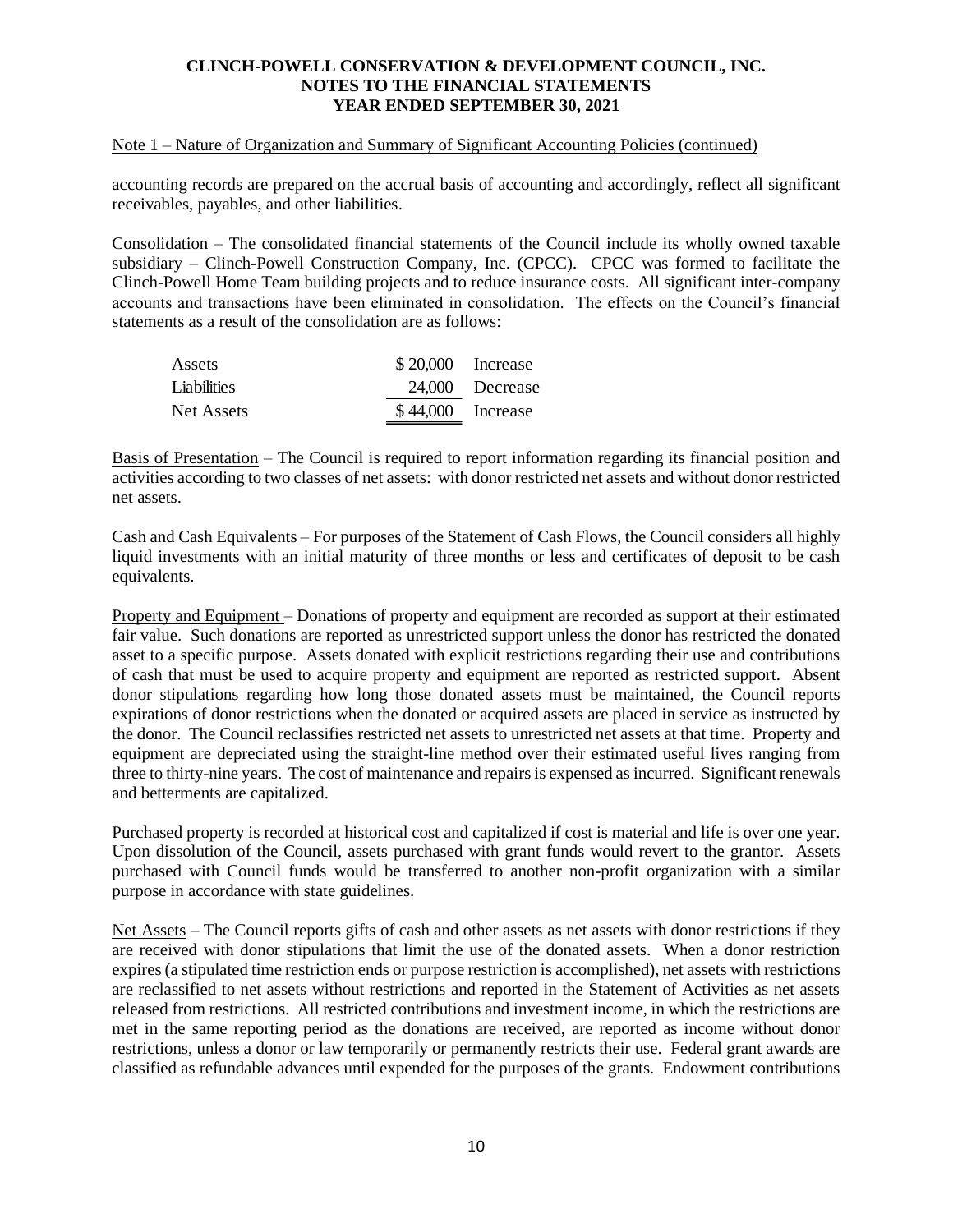#### Note 1 – Nature of Organization and Summary of Significant Accounting Policies (continued)

and investments are restricted. Investment earnings available for distribution are recorded in net assets without donor restrictions.

Donated Services – Donated services are recognized as contributions if the services (a) create or enhance non-financial assets or (b) require specialized skills, are performed by people with those skills, and would otherwise be purchased by the Council.

Functional Expenses – Directly identifiable expenses are charged to programs and ended September 30, 2021, has supporting services. A provisional indirect cost agreement to use 11.77% of direct costs for federal grant reporting for the period from October 1, 2019 through September 30, 2022 has been approved.

Estimates – The preparation of financial statements in accordance with accounting principles generally accepted in the United States of America requires management to make certain estimates and assumptions. Those estimates and assumptions affect the reported amounts of assets and liabilities, the disclosure of contingent assets and liabilities, and the reported revenues and expenses. Actual assets could differ from those estimates.

Income Tax Status – The Council is a not-for-profit organization that is exempt from income taxes under Section 501(c)(3) of the Internal Revenue Code. The Council has been classified as an exempt organization under Section 509(a)(1) that is not a private foundation. The Council's wholly owned for-profit subsidiary, Clinch Powell Construction Company, Inc. (CPCC) is a taxable entity and it, therefore is subject to federal and state income taxes. CPCC files a separate income tax return. There was no current income tax expense for the year ended September 30, 2021. Deferred income taxes are provided for the temporary differences between financial reporting basis and the tax basis of CPCC's assets and liabilities. Differences are primarily attributable to net operating loss carryforwards. There were no deferred tax assets or liabilities at September 30, 2021. The Council and CPCC adopted the authoritative guidance for the uncertainty in income taxes recognized in an entity's financial statements and prescribe a threshold of "more likely than not" for recognition and derecognition of tax positions taken or expected to be taken in a tax return. The Council and CPCC performed an evaluation of uncertain tax positions for the year ended September 30, 2021, and determined that there were no matters that would require recognition in the financial statements or which may have any effect on their tax exempt status. As of September 30, 2021, the Council and CPCC are generally not subject to U.S. Federal or State income tax examination by tax authorities for the years before 2017. It is the Council and CPCC's policy to recognize interest and/or penalties related to uncertain tax positions, if any in income tax expense. As of September 30, 2021, the Council and CPCC had no accruals for interest and/or penalties.

Loans and Other Receivables – Interest income, if any, is recognized when earned in accordance with the accrual basis of accounting and the terms of the loan. Receivables are determined to be past due based on contractual terms. Past due balances are reviewed periodically and written off when determined to be uncollectable. Factors influencing management's judgment of collectability include historical losses and existing economic conditions. Loans are placed on nonaccrual when collection of interest is doubtful.

Interest income on nonaccrual loans is recognized only to the extend cash payments are received. Loans may contain provisions under which a portion of the note is forgivable if certain conditions are met. The forgivable portion is included in the allowance for loan losses.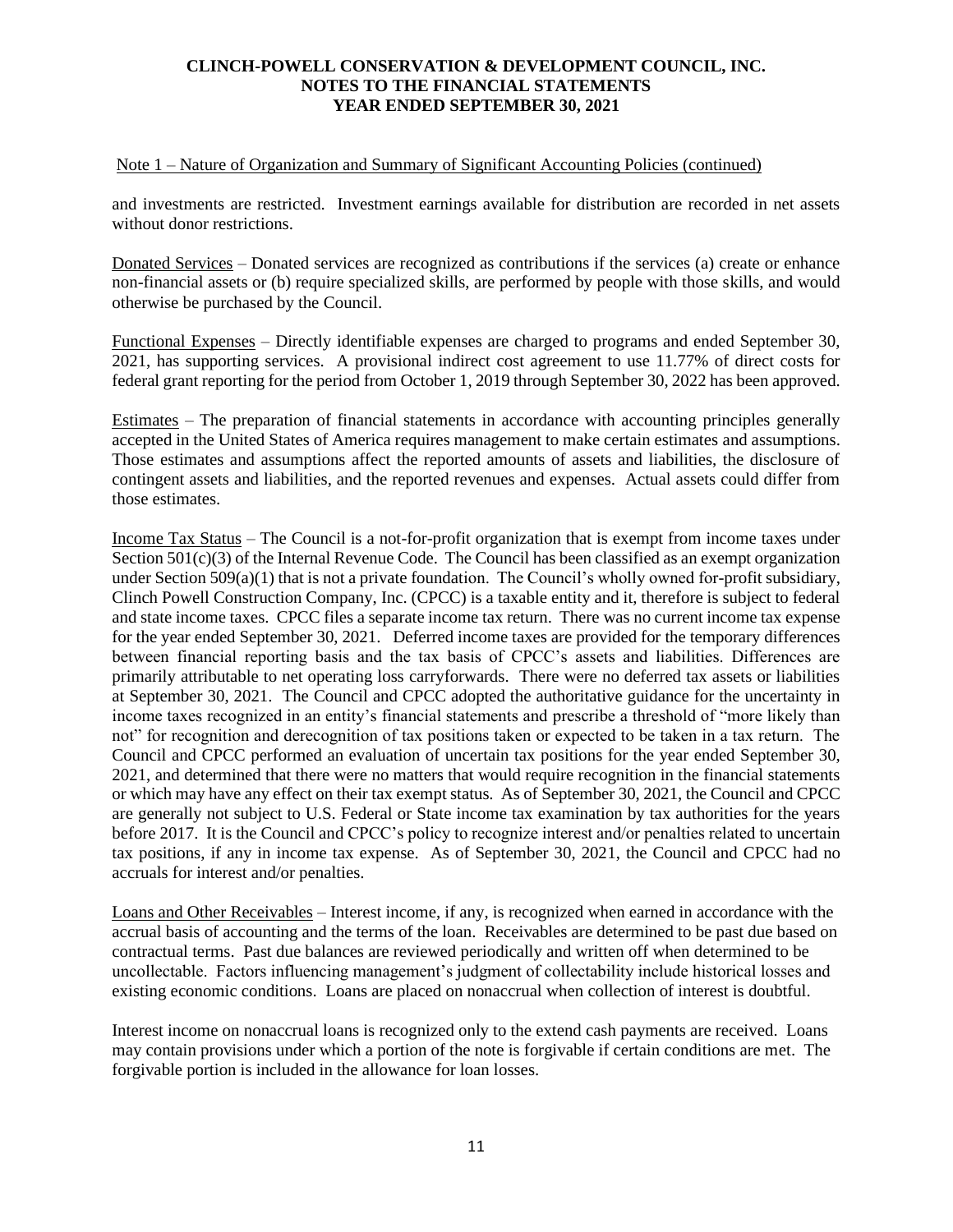Real Estate Sales – Revenue from real estate sales is recognized using the full accrual method. Under the full accrual method, the entire gain on the sale is recognized at the date of the sale.

Land Development Costs – Costs that clearly related to land development projects are capitalized. Costs are allocated to project components by the specific identification method whenever possible. Otherwise, acquisition costs are allocated based on their relative fair value before development, and development costs are allocated based on their relative sales value. Interest costs, if any, are capitalized while development is in progress.

Inventory - Inventory of the general store at River Place is stated at the lower of cost or market, determined on the first-in, first-out basis.

Advertising Costs – Advertising costs are expensed as incurred. Advertising expense for the year ended September 30, 2021 was \$8,427.

New Accounting Pronouncement – On August 18, 2016, the Financial Accounting Standards Board (FASB) issued ASU 2016-14, Not-for-Profit Entities (Topic 958) – Presentation of Financial Statements of Notfor-Profit Entities. The update addresses the complexity and understandability of net asset classification, deficiencies in information about liquidity and availability of resources, and the lack of consistency in the type of information provided about expenses and investment return. The Council has adjusted the presentation of these statements accordingly. The ASU has been applied retrospectively to all periods presented. The new standards change the following aspects of the Council's financial statements.

Unrestricted Net Assets, and Temporarily Restricted Net Assets (containing no donor restrictions) have been renamed Net Assets Without Donor Restrictions.

Permanently Restricted Net Assets and Temporarily Restricted Net Assets (with donor restrictions) have been renamed Net Assets With Donor Restrictions.

The financial statements include a new disclosure about liquidity and availability of resources (Note 19).

#### Note 2 – Cash and Cash Equivalents

The Council has various bank accounts with local financial institutions that at times result in a concentration of credit risk. The risk involved is the event of nonperformance by the financial institution. The Council had cash deposits in financial institutions in excess of the amounts insured by the Federal Depository Insurance Corporation at September 30, 2021, of approximately \$ 1,734,799, collateralized by FNMA and other securities held under a safekeeping pledge agreement for the benefit of the Council by an independent bank.

Certain cash balances are restricted for specific purposes as discussed in Note 11. A Certificate of Deposit is pledged as collateral as discussed in Note 10.

#### Note 3 – Other Receivables

Other receivables, primarily service fee income, are considered fully collectible. No interest accrual is considered necessary for grants or other receivables. Collateral is not available or requested.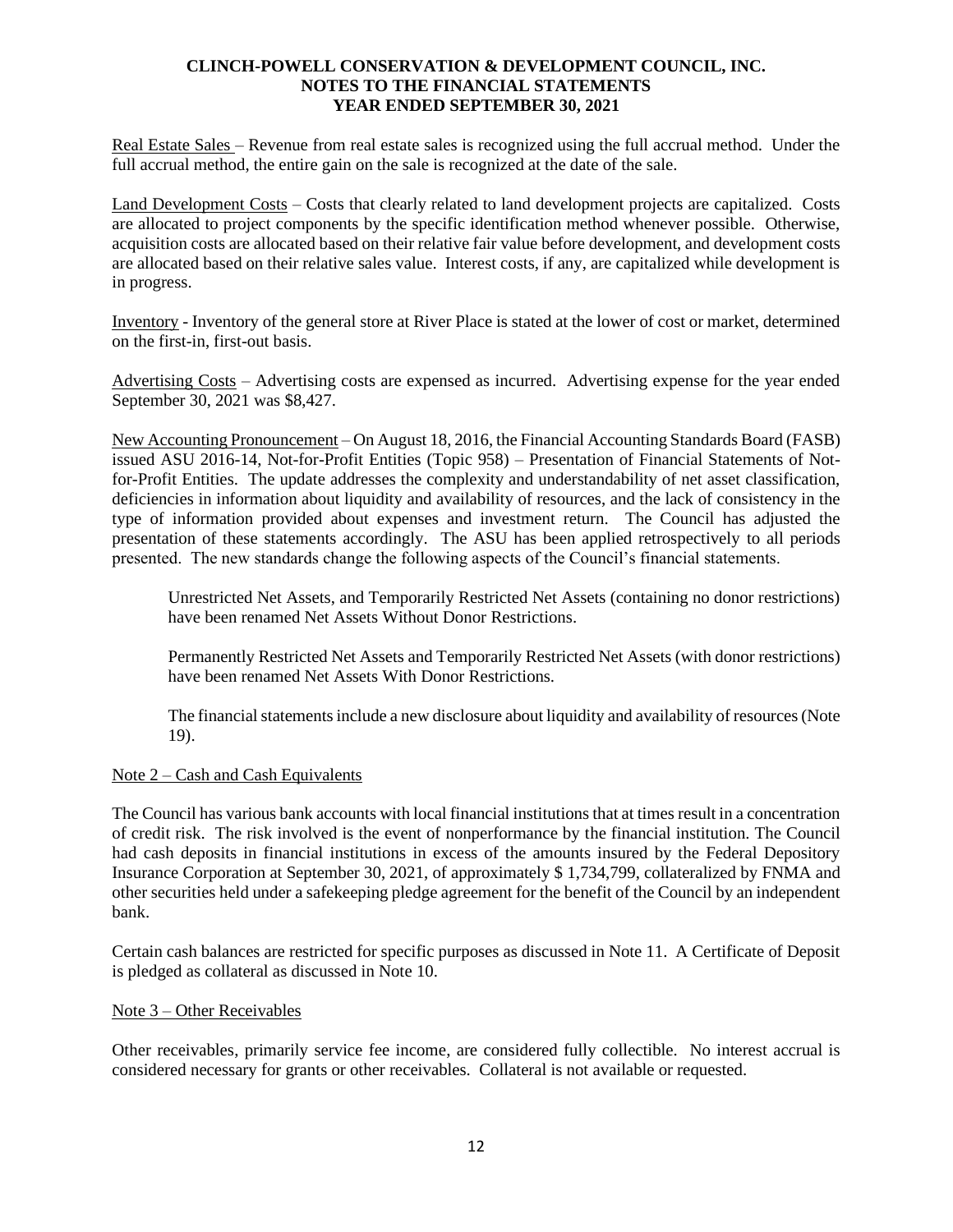#### Note 4 – Loans Receivable

The Council provides low or no-interest loans to other entities and individuals under various loan programs. If the low interest rate is not mandated under government grants, and if it is below market, the value of below market loans is estimate using discounted cash flow analysis based on current market interest rates for loans of this type. Loans are due over terms of five to thirty years. Loans are stated at unpaid principal balances, less an allowance for forgivable and uncollectible portion, and unearned discounts.

There were no changes in the Council's accounting policies during the year. There have been no purchases, sales, or reclassifications of financing receivables. The Allowance for Forgivable and Uncollectible Loans increased by \$106,258 during the year ended September 30, 2021. The Council individually reviews each loan balance to estimate the portion, if any, of the balance that will not be collected.

Interest continues to accrue until loans are determined to be doubtful and included in the Allowance. Unpaid interest is added to the principal balance. Forgivable or otherwise uncollectible loans are considered impaired. Interest income is only recognized on these loans when actually received from the borrower. No interest was received on impaired loans during the year ended September 30, 2021. As of September 30, 2021, there were three loans receivable more than 90 days delinquent in the amount of \$5,512. One of the delinquent loans, in the amount of \$4,675, was refinanced subsequent to year end.

Net assets with donor restrictions include loans and cash proceeds required to be used only to provide additional loans.

|                                   |                         | Allowance for<br>Forgivable and |          |    |         |
|-----------------------------------|-------------------------|---------------------------------|----------|----|---------|
|                                   |                         | Uncollectible                   |          |    |         |
|                                   | <b>Unpaid Principal</b> | Portion                         | Discount |    | Net     |
| <b>New Start Loans</b>            | \$<br>788,421           | \$                              | \$       | \$ | 788,421 |
| Home Loans                        | 187,507                 | 187,507                         |          |    |         |
| <b>Small Business Development</b> |                         |                                 |          |    |         |
| Loan Fund                         | 54,053                  |                                 |          |    | 54,053  |
| Home Repair Loans for Low         |                         |                                 |          |    |         |
| Income Families                   | 8,137                   | 7,642                           |          |    | 495     |
| Loan to TaCL                      | 42,004                  |                                 |          |    | 42,004  |
| Housing Loans                     | 157,671                 | 123,063                         |          |    | 34,608  |
| <b>Total Loans Receivable</b>     | \$<br>1,237,793         | \$<br>318,212                   | \$       | S  | 919,581 |

New Start loans are collateralized by a deed of trust that has been assigned to THDA as discussed in Note 10.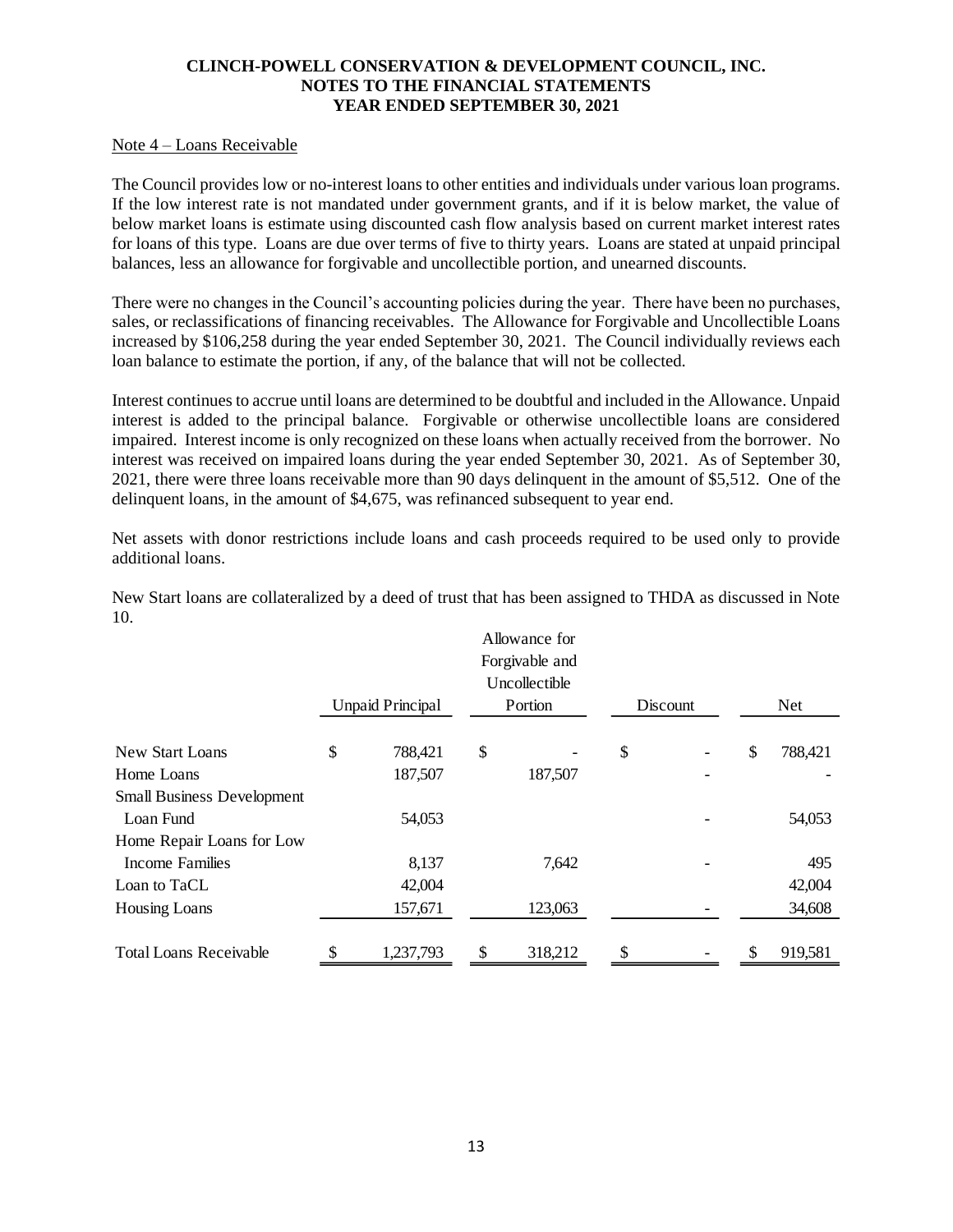### Note 5 – Property and Equipment

Cost of Buildings and Land include approximately \$2,851,705 in residential rental property. Related Accumulated Depreciation totals approximately \$648,000. These properties were acquired primarily with Federal and State funds and are required to be held for rent to eligible families for periods from 10 to 15 years. The Tennessee Housing Development Agency holds a rental deed of trust against certain of the properties that requires repayment of the grant funds in the event of default.

| <b>Buildings</b>               | \$<br>3,536,065 |
|--------------------------------|-----------------|
| Leasehold Improvements         | 232,584         |
| Land                           | 278,358         |
| Land Improvements              | 29,060          |
| Computers and Equipment        | 41,837          |
| <b>Construction in Process</b> | 68,117          |
| Vehicles                       |                 |
|                                |                 |
| Total                          | 4,186,021       |
| Less: Accumulated Depreciation | (1,117,760)     |
| Net Book Value                 | \$<br>3,068,261 |

#### Note 6 – Fair Value Measurements

The Council's investments are reported at fair value in the accompanying statement of financial position.

|                                      | Fair Value Measurement Using: |               |                       |                   |   |   |              |
|--------------------------------------|-------------------------------|---------------|-----------------------|-------------------|---|---|--------------|
|                                      |                               |               | Quoted Prices In      | Significant       |   |   |              |
|                                      |                               |               | <b>Active Markets</b> | Other             |   |   | Significant  |
|                                      |                               | for Identical |                       | <b>Observable</b> |   |   | Unobservable |
|                                      |                               |               | Assets                | Inputs            |   |   | Inputs       |
|                                      | Fair Value                    |               | (Level 1)             | (Level 2)         |   |   | (Level 3)    |
| <b>Beneficial Interest in Assets</b> |                               |               |                       |                   |   |   |              |
| (See Note #7)                        | \$<br>185,289                 | \$.           | 173,138               | S                 | - | S | 12,151       |

The Fair Value Measurements Topic of the FASB Accounting Standards Codification establishes a fair value hierarchy that prioritizes the inputs valuation techniques used to measure fair value. This hierarchy consists of three broad levels: Level 1 inputs consist of unadjusted quoted prices in active markets for identical assets and have the highest priority, and Level 3 inputs have the lowest priority. The Council uses appropriate valuation techniques based on the available inputs to measure the fair value of its investments. When available, the Council measures fair value using Level 1 inputs because they generally provide the most reliable evidence, of fair value. Level 2 inputs include quoted prices for similar assets in active markets, and Level 3 inputs were only used when Level 1 or Level 2 inputs were not available.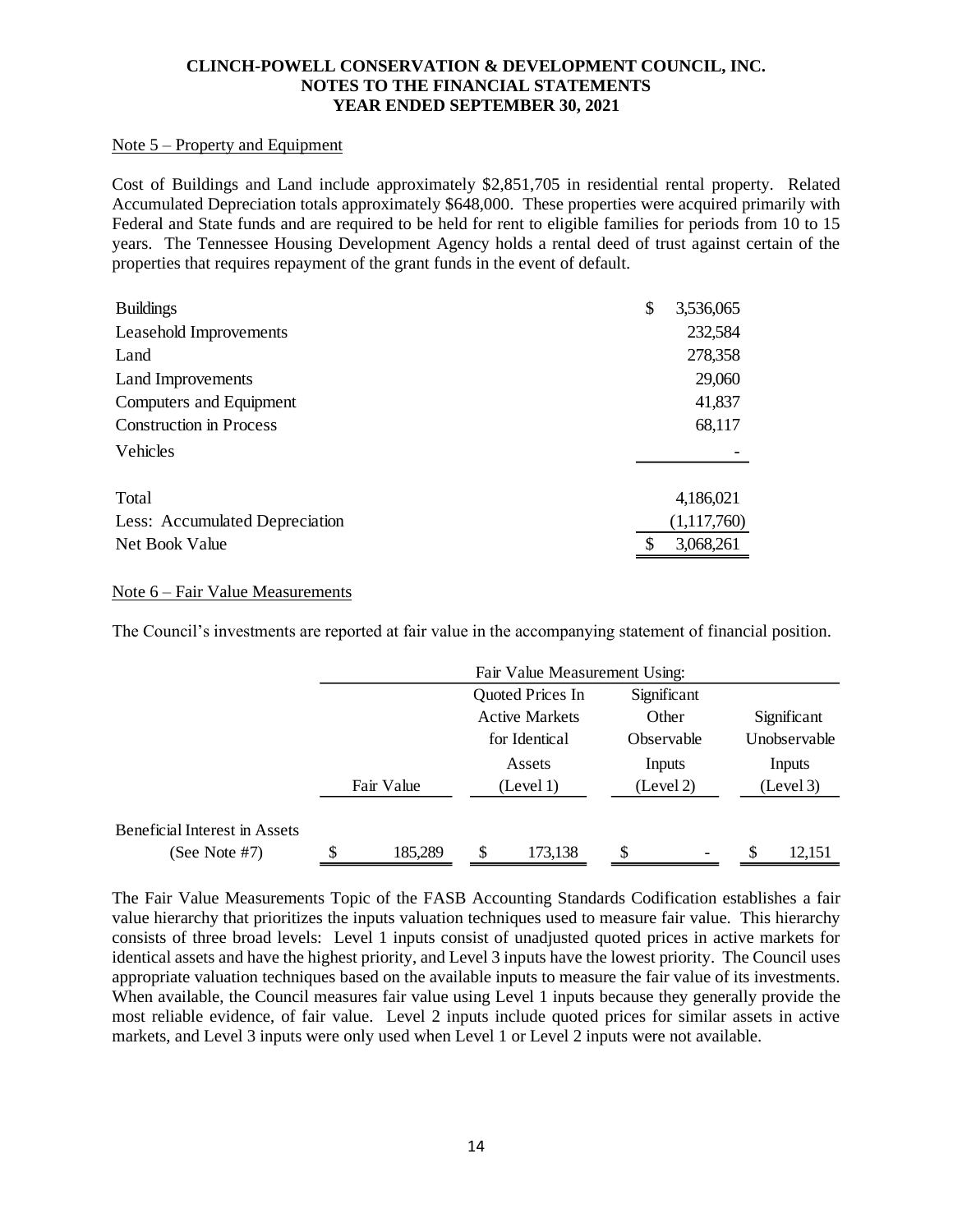### Note 6 – Fair Value Measurements (continued)

A portion of the Beneficial Interest in Assets is not actively traded and significant other observable inputs are not available and are therefore considered a Level 3 input. The fair value of Beneficial Interest in Assets is equal to the value reported by the trustee.

Gains and losses (realized and unrealized) included in activities for the year ended September 30, 2021, are reported in Change in Beneficial Interest. Components of the Change in Beneficial Interest are:

|                                         | Level 1       | Level 3  | Total        |
|-----------------------------------------|---------------|----------|--------------|
|                                         |               |          |              |
| Fair Value at September 30, 2020        | 145,873<br>S. | \$8,510  | 154,383<br>S |
| <b>Investment Income</b>                | 1,116         |          | 1,123        |
| Net Realized and Unrealized Gain (Loss) | 28,190        | 3,837    | 32,027       |
| Fees                                    | (2,244)       |          | (2,244)      |
| Transfers/Distributions                 | 203           | (203)    |              |
| Change in Beneficial Interest in Net    |               |          |              |
| Assets Held by Others                   | 27,265        | 3,641    | 30,906       |
| Fair Value at September 30, 2021        | 173,138       | \$12,151 | 185,289      |

#### Note 7 – Beneficial Interest in Funds Held by Others

The Council has an agreement with the East Tennessee Foundation (ETF), an unrelated tax-exempt community foundation, to manage an endowment fund. The initial contributions to the Fund are to be invested in perpetuity with investment income (to be determined using a spending rate set by ETF) to be distributed annually to the Council for unrestricted purposes.

The funds held at ETF are legally owned by that organization. The ETF Board of Directors has the power to modify the agreement which directs that investment income be distributed to the Council if, in the sole judgment of the ETF Board, such restriction or condition becomes unnecessary, undesirable, impractical, incapable of fulfillment, or inconsistent with the charitable needs of the community served.

The Council's endowment fund is held in the ETF's Long Term Comingled Fund, which is invested to maintain or increase the real value of the endowment principal and its distributions over the long term. Distributions from ETF's endowment funds are based on a total return concept and are made according to a current annual spending rate of 45% of a twelve-quarter rolling average.

Donor-designated Endowments – after implementation of FASB ASC 958-205 – The Council's endowment consists of donor-restricted funds held by the ETF, the income from which is available to support the Council. As required by generally accepted accounting principles, net assets associated with endowment funds are classified and reported based on the existence or absence of donor-imposed restrictions.

The Board of Directors of the Council has interpreted the Uniform Prudent Management of Institutional Funds Act (UPMIFA) as requiring the preservation of the fair value of the original gift as of the gift date of the donor-restricted endowment funds absent explicit donor stipulations to the contrary. As a result of this interpretation, the Council classifies as net assets with donor restrictions (a) the original value of gifts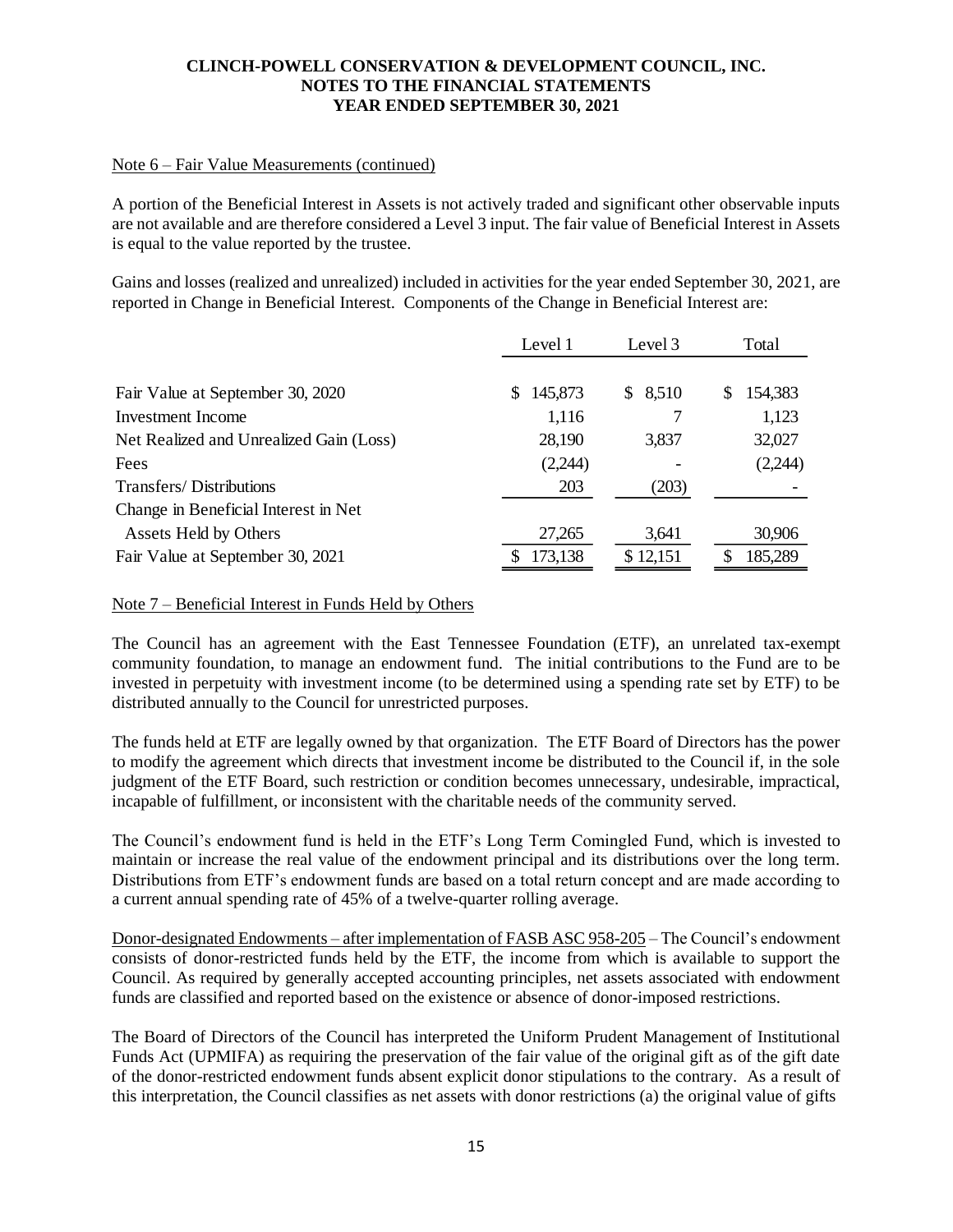## Note 7 – Beneficial Interest in Funds Held by Others (continued)

donated to the permanent endowment, (b) the original value of subsequent gifts to the permanent endowment, (c) donor required matching additions from the Council's unrestricted funds, and (d) accumulations to the permanent endowment made in accordance with the direction of the applicable donor gift instrument at the time the accumulation is added to the fund. The remaining portion of the donorrestricted endowment fund that is not classified donor restricted net assets is classified as net assets without donor restrictions.

#### Note 8 – Land and Development Costs

Land and Development Costs include costs incurred to buy land and construct properties related to the Clinch-Powell Home Team project.

| Persia Woods - Land and Development Costs    | 26,538      |
|----------------------------------------------|-------------|
| Pleasant Ridge - Land and Dev elopment Costs | 1,289,739   |
| Misty Meadow - Land and Development Costs    | 94,157      |
| Joppa Area - Land and Development Costs      | 42,093      |
| <b>Other - Housing Projects</b>              | 92,740      |
| Total                                        | \$1,545,267 |

#### Note 9 – Easement Contract Liabilities

The Council has acquired conservation easements protecting a total of approximately 140 acres at a cost of \$166,000 payable over 10 to 20 years with no interest. Payments under these contracts totaled \$8,747 during the year ended September 30, 2021. Future annual minimum payments total \$ 8,747. The contracts have remaining terms of 3 to 6 years.

#### Note 10 – Line of Credit and Long-Term Debt

| Line of Credit                                                       |           |
|----------------------------------------------------------------------|-----------|
| Bank line of credit of \$600,000, maturing June 30, 2022,            | \$600,000 |
| bearing interest at prime rate minus 4%, collateralized by           |           |
| Certificate of Deposit and real property located at 7995             |           |
| and 8015 Rutledge Pike, Rutledge, TN                                 |           |
|                                                                      |           |
| Long Term Debt                                                       |           |
| Tennessee Housing Development Agency New Start Program               | \$788,421 |
| mortgages receivable purchased from the Council, with recourse,      |           |
| payable in monthly installments of over 30 years, without interest,  |           |
| collateralized by assignment of a deed of trust held by the Council. |           |
|                                                                      |           |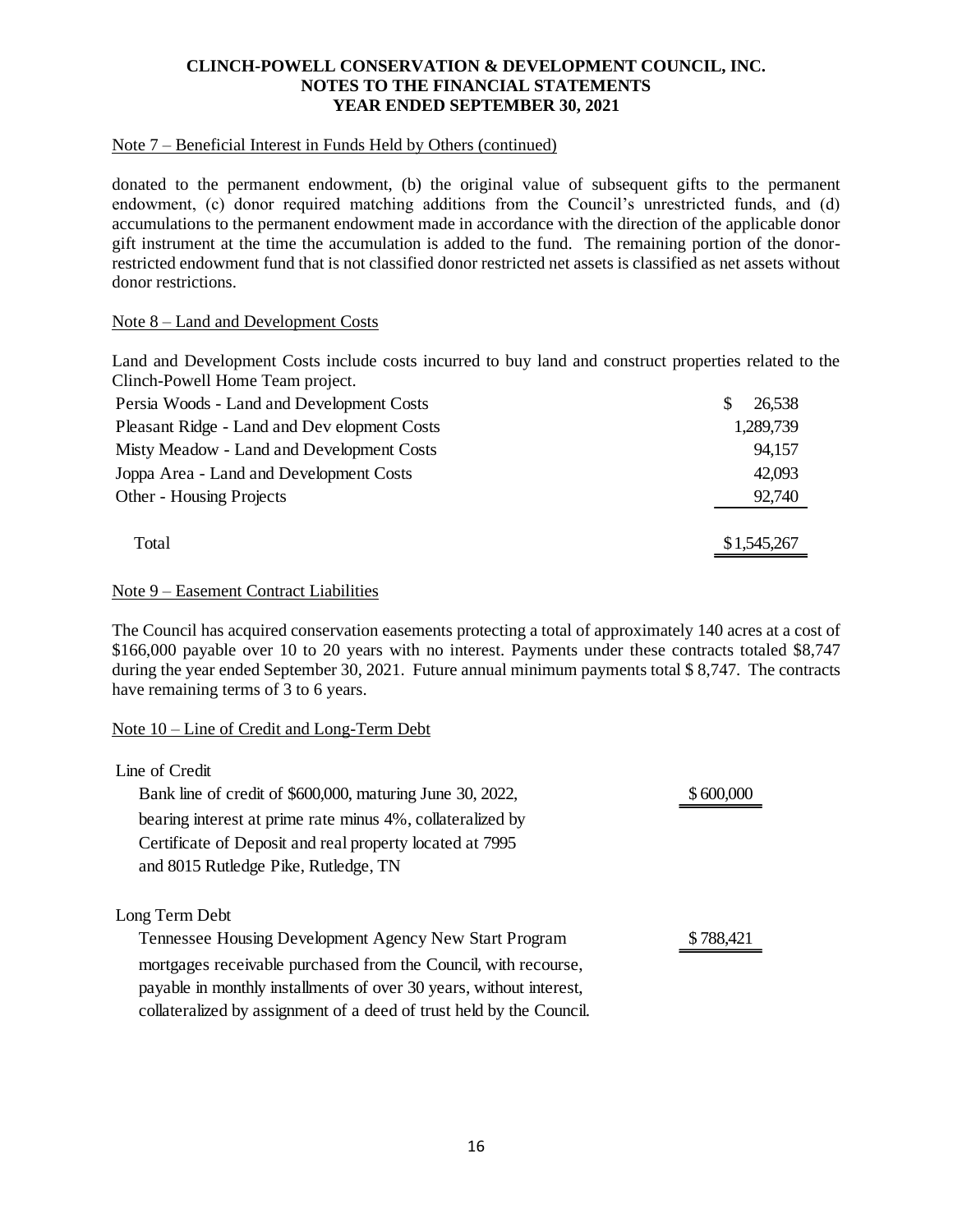## Note 10 – Line of Credit and Long-Term Debt (continued)

Principal payments on long term debt are as follows:

| Year Ending September 30, |              |
|---------------------------|--------------|
| 2022                      | 41,672<br>\$ |
| 2023                      | 41,672       |
| 2024                      | 41,672       |
| 2025                      | 41,672       |
| 2026                      | 41,672       |
| Thereafter                | 580,061      |
|                           |              |
| Total                     | \$788,421    |

## Note 11 – Donor Restricted Net Assets

Donor Restricted Net Assets consist of endowment assets, loans receivable and rental property and are available for the following purposes or time periods as of September 30, 2021.

| Rutledge Presbyterian Church & funds | S | 64,606      |
|--------------------------------------|---|-------------|
| <b>Rental Property</b>               |   | 776,706     |
| Home Proceeds                        |   | 344,269     |
| Grant Loans and Interest             |   | 58,492      |
| Endowment                            |   | 185,289     |
|                                      |   | \$1,429,362 |

## Note 12 – Donated Services and Materials

The Council receives donated materials from various supporters and donated services from a variety of unpaid volunteers assisting the Council in the program activities. The majority of these services are related to the Appalachia CARES AmeriCorps program where the services of certified teachers and community professionals work with members and students in a volunteer role to implement this program. During the year ended September 30, 2021, the value of the items totaling \$614,464 were included in contributions and expense in the accompanying financial statements.

Additional donated services were received that did not satisfy the criteria specified by the FASB Accounting Standards Codification (FASB ASC 958-605-50-1). These services include environmental beautification; work at environmental camps and seminars as well as preparation for facilitating programs.

## Note 13 – Retirement Plan

The Council maintains a SIMPLE retirement plan and matches up to 3% of each eligible employee's compensation. During the year ended September 30, 2021, the Council contributed approximately \$19,897.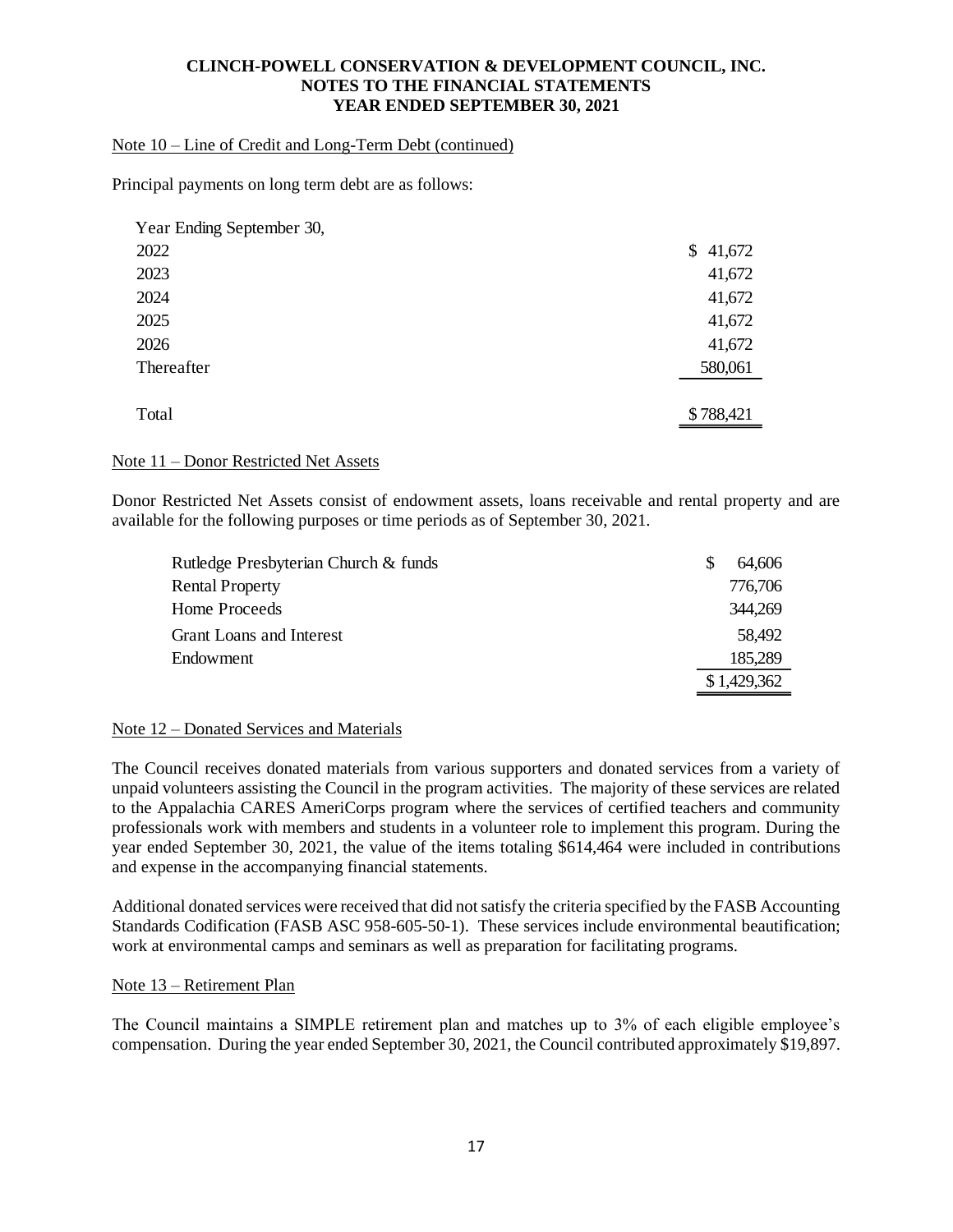### Note 14 – Leases

The Council occupies a building with rental payments of \$400 per month. The lease began in 1995 and remains available to the Council at their discretion on a month-to-month basis. The Council is required to provide "upkeep" to the building while taxes and insurance are paid by the owners. There was no maintenance expense in the current year related to this building. Current year rental expense was \$4,800.

In addition, the Organization operates an Education Center on land leased from the Tennessee Wildlife Resource Agency, under a long-term, no cost agreement.

#### Note 15 – Fund Raising Costs

The majority of the Council's support is received through grants. The individuals responsible for submitting grant requests are not employees of the Council, they are volunteers. The Council had \$0 in fund raising costs for the year ended September 30, 2021.

#### Note 16 – General Store

In furtherance of their mission to promote eco-tourism in the poorest counties of the service area, the Council operates a general store and restaurant at River Place on the Clinch. Income and expenses for the store and restaurants were as follows:

| Sales                     | \$. | 139,317    |
|---------------------------|-----|------------|
| Cost of Sales             |     | (22,959)   |
| Restaurant Food           |     | (24,969)   |
| Gross Profit              |     | 91,389     |
| <b>Operating Expenses</b> |     | (148, 892) |
| Net Margin (Loss)         |     | (57,503)   |

Sales revenue and cost of sales are reported net of discounts, estimated returns, and sales taxes. Sales taxes totaled approximately \$9,268 for the year ended September 30, 2021.

#### Note 17 - Concentration of Risk

The Council receives a significant portion of its support from federal grants. A substantial reduction in support, should it occur, would have a significant effect on the activities and programs. Financial instruments that potentially subject the Council to credit risk are Loans Receivable, primarily from lowincome families in the East Tennessee area. These loans are generally made to build, repair or obtain homes, and collateralized by a lien on the property.

#### Note 18 – Subsequent Event

Beginning on March 2020 the COVID-19 virus has been declared a global pandemic as it continues to spread across the globe. Business continuity, including supply chains and consumer demand across a broad range of industries and countries could be severely impacted for months or beyond as local, state, and national governments and their citizens take significant and unprecedented measures to mitigate the consequences of the pandemic. The Council is carefully monitoring this situation. No adjustments have been made to these financial statements as a result of this uncertainty.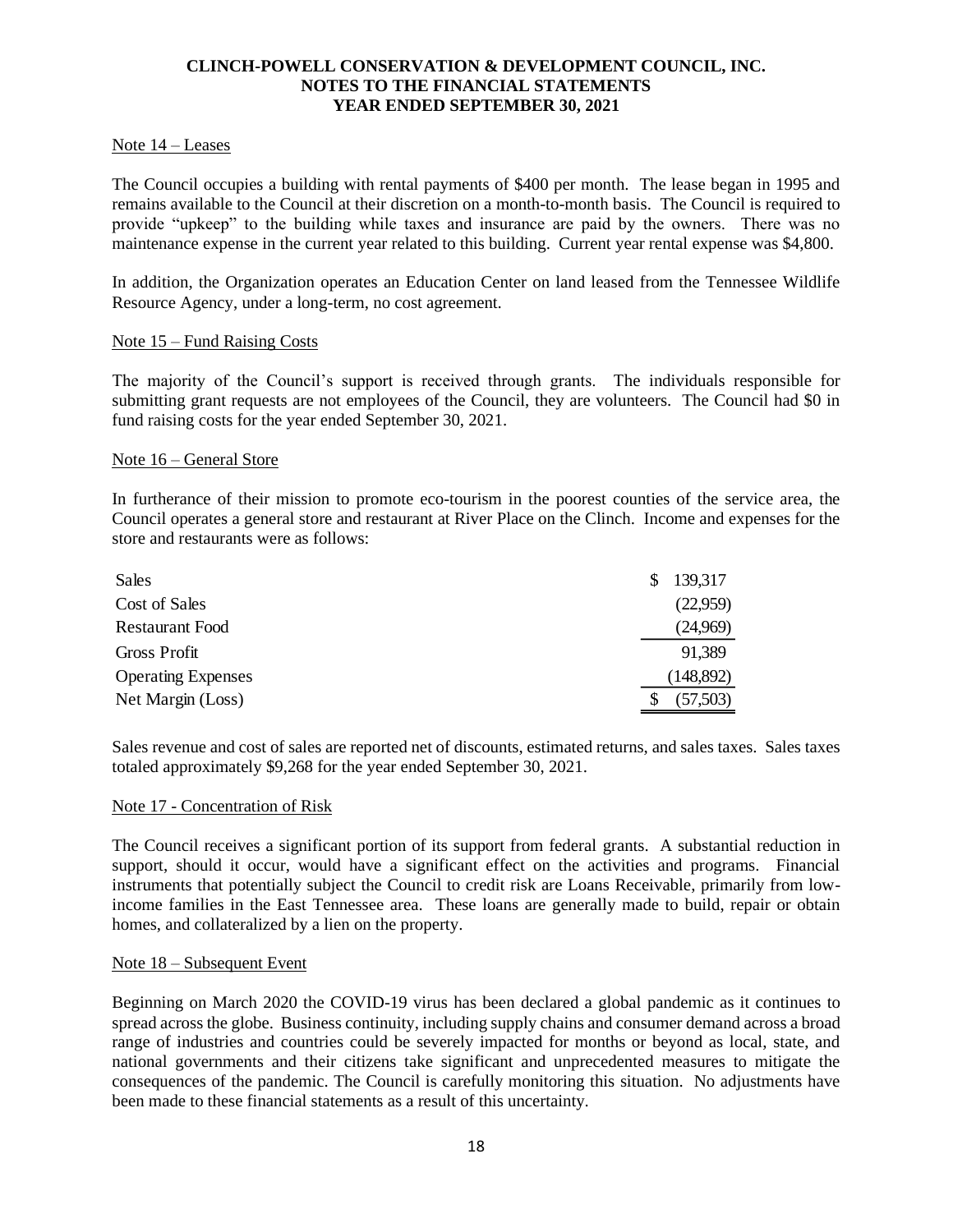### Note 18 – Subsequent Event (continued)

The Council has evaluated subsequent events for potential recognition and/or disclosure in the September 30, 2021 financial statements through February 28, 2022, the date that the financial statements were available to be issued.

## Note 19 – Information Regarding Availability and Liquidity

The Council strives to maintain liquid financial assets sufficient to cover 120 days of general expenditures. Financial assets in excess of daily cash requirements may be invested in interest bearing accounts, certificates of deposit, money market funds and other short-term investments.

The following table reflects the Council's financial assets as of September 30, 2021. The organization expects to meet all donor restrictions other than those restricted in HOME and NSP houses and expects to meet all other donor restrictions and spend those restricted amounts on hand during the current period.

| Financial Assets at Year End                                                    |             |
|---------------------------------------------------------------------------------|-------------|
| Cash and Cash Equivalents                                                       | \$1,734,799 |
| <b>Accounts Receivable</b>                                                      | 56,537      |
| <b>Grants Receivable</b>                                                        | 725,106     |
| <b>Total Financial Assets</b>                                                   | 2,516,442   |
| Less amounts not available to                                                   |             |
| to be used within one year                                                      | 1,149,011   |
| Financial assets available to meet general<br>expenditures over the next twelve |             |
| months                                                                          | \$1,367,431 |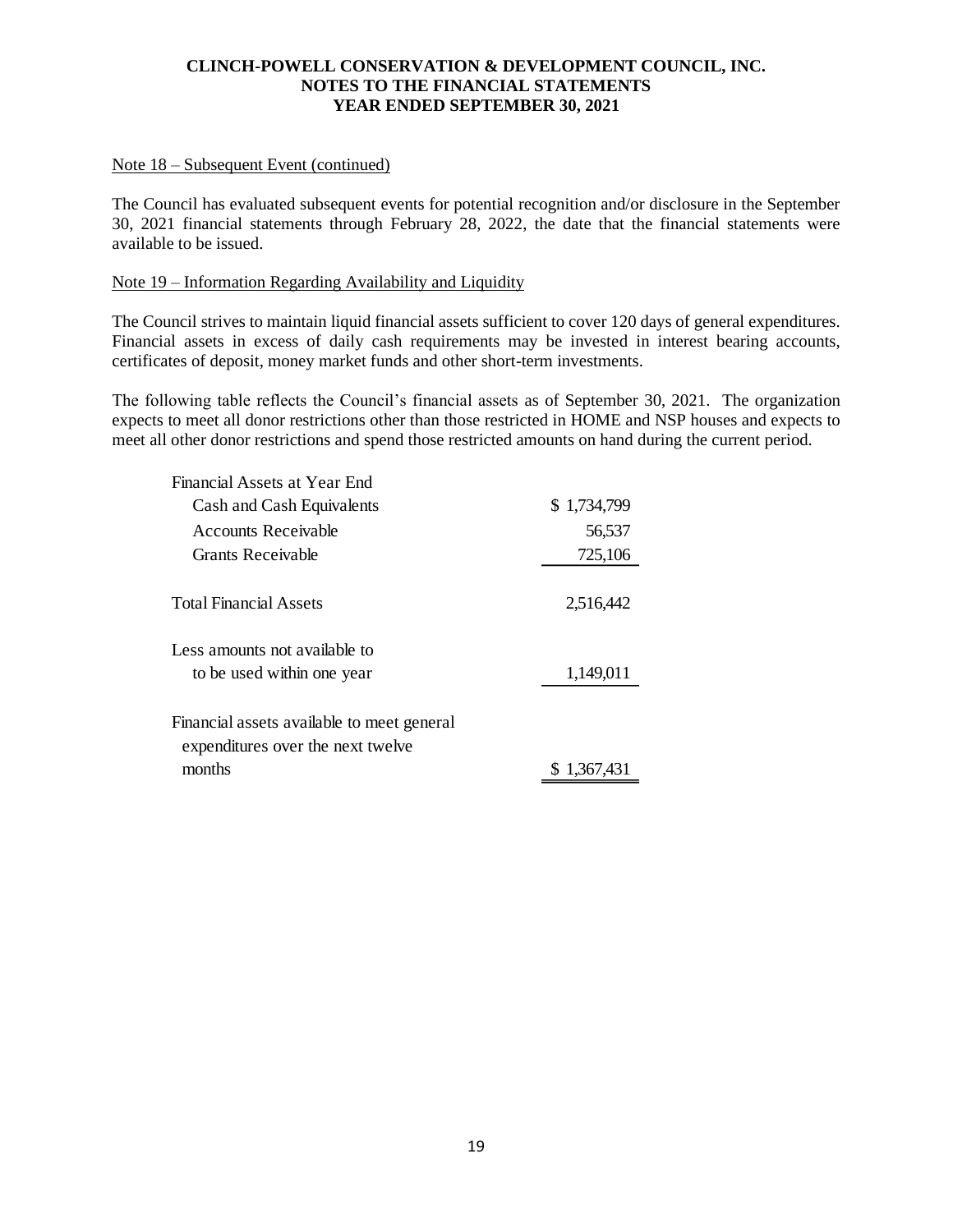## **CLINCH-POWELL CONSERVATION & DEVELOPMENT COUNCIL, INC. SCHEDULE OF EXPENDITURES OF FEDERAL AWARDS YEAR ENDED SEPTEMBER 30, 2021**

| Federal Grantor/<br>Pass Thru Grantor/<br>Program Title | Federal<br><b>CFDA</b><br>Number | Grant<br>Number       | Accrued or<br>(Deferred)<br>Expenditures<br>at 9/30/20 | Federal<br>Expenditures<br>Received<br>from Grantors | Federal<br>Expenditures<br>Earned |    | Accrued or<br>(Deferred)<br>Expenditures<br>at 9/30/21 |
|---------------------------------------------------------|----------------------------------|-----------------------|--------------------------------------------------------|------------------------------------------------------|-----------------------------------|----|--------------------------------------------------------|
| U.S. Dept of Housig & Urban Development                 |                                  |                       |                                                        |                                                      |                                   |    |                                                        |
| Comprehensive Housing                                   |                                  |                       |                                                        |                                                      |                                   |    |                                                        |
| Comprehensive Housing Counseling 18-19                  | 14.168                           | HC18-0421055          | \$<br>10,232                                           | \$<br>10,232                                         | \$                                | \$ |                                                        |
| Comprehensive Housing Counseling 19-20                  | 14.168                           | HC20-0421011          | 11,776                                                 | 20,899                                               | 15,834                            |    | 6,711                                                  |
| Comprehensive Housing Counseling 20-21                  | 14.168                           | <b>TBD</b>            |                                                        |                                                      | 5,797                             |    | 5,797                                                  |
| Passed through Tennessee Housing Development Agency:    |                                  |                       |                                                        |                                                      |                                   |    |                                                        |
| <b>HOME 2017</b>                                        | 14.239                           | <b>HMCH-17-01-OP</b>  | 83,881                                                 | 19,350                                               |                                   |    | 64,531                                                 |
| <b>HOME 2018</b>                                        | 14.239                           | <b>HMCH-18-01-OP</b>  | 50,400                                                 | 25,962                                               | 41,329                            |    | 65,767                                                 |
| <b>HOME 2019</b>                                        | 14.239                           | <b>HMCH-19-01-OP</b>  | 13,634                                                 |                                                      | 17,709                            |    | 31,343                                                 |
| <b>HOME</b> Operating                                   | 14.239                           | <b>HMCH-SOA-20-01</b> |                                                        |                                                      | 22,448                            |    | 22,448                                                 |
| Emergency Solutions Grant Program 9ESG-CV 2020-1        | 14.231                           | <b>ESG-CV2-10</b>     |                                                        |                                                      | 152,719                           |    | 152,719                                                |
| Total U.S. Dept of Housing & Urban Development          |                                  |                       | 169,923                                                | 76,443                                               | 255,836                           |    | 349,316                                                |
|                                                         |                                  |                       |                                                        |                                                      |                                   |    |                                                        |
| <b>Environmental Protection Agency</b>                  |                                  |                       |                                                        |                                                      |                                   |    |                                                        |
| Passed through TN Dept of Agriculture                   |                                  |                       |                                                        |                                                      |                                   |    |                                                        |
| 319 Clinch BMP                                          | 66.460                           | 32501-05417           |                                                        | 310                                                  | 310                               |    |                                                        |
| <b>Total Environmental Protection Agency</b>            |                                  |                       |                                                        | 310                                                  | 310                               |    |                                                        |
|                                                         |                                  |                       |                                                        |                                                      |                                   |    |                                                        |
| U.S. Dept of Treasury                                   |                                  |                       |                                                        |                                                      |                                   |    |                                                        |
| Passed through TN Dept of Finance & Administration      |                                  |                       |                                                        |                                                      |                                   |    |                                                        |
| Tennessee Community CARES Program                       | 21.019                           | NA                    | 60,104                                                 | 1,431,940                                            | 1,371,836                         |    |                                                        |
| Total U.S. Dept of Treasury                             |                                  |                       | 60.104                                                 | 1,431,940                                            | 1,371,836                         |    |                                                        |
|                                                         |                                  |                       |                                                        |                                                      |                                   |    |                                                        |
| The Corporation for National and                        |                                  |                       |                                                        |                                                      |                                   |    |                                                        |
| Community Service-Americorps                            |                                  |                       |                                                        |                                                      |                                   |    |                                                        |
| Passed through the Volunteer TN                         |                                  |                       |                                                        |                                                      |                                   |    |                                                        |
| AppalachiaCares - 2020-2021 ARP Match                   | 94.006                           | 75908                 |                                                        |                                                      | 655                               |    | 655                                                    |
| AppalachiaCares - 2021-2022                             | 94.006                           | 75908                 |                                                        |                                                      | 34,229                            |    | 34,229                                                 |
| AppalachiaCares - 2020-2021                             | 94.006                           | 75908                 | 26,993                                                 | 318,247                                              | 458,365                           |    | 167,111                                                |
| AppalachiaCares - 2019-2020                             | 94.006                           | 75908                 | 172,124                                                | 210,729                                              | 38,605                            |    |                                                        |
| Total Corporation for National and                      |                                  |                       |                                                        |                                                      |                                   |    |                                                        |
| Community Service-Americorps                            |                                  |                       | 199,117                                                | 528,976                                              | 531,854                           |    | 201,995                                                |
|                                                         |                                  |                       |                                                        |                                                      |                                   |    |                                                        |
| U.S. Natural Resources Conservation Services            |                                  |                       |                                                        |                                                      |                                   |    |                                                        |
| AppCARE                                                 | 10.902                           | 68-4741-17-038        | 26,478                                                 |                                                      | 95,279                            |    | 121,757                                                |
| Total U.S. Natural Resources Conservation Services      |                                  |                       | 26,478                                                 |                                                      | 95,279                            |    | 121,757                                                |
|                                                         |                                  |                       |                                                        |                                                      |                                   |    |                                                        |
| <b>TOTAL FEDERAL GRANTS</b>                             |                                  |                       | \$<br>455,622                                          | \$<br>2,037,669                                      | \$<br>2,255,115                   | S  | 673,068                                                |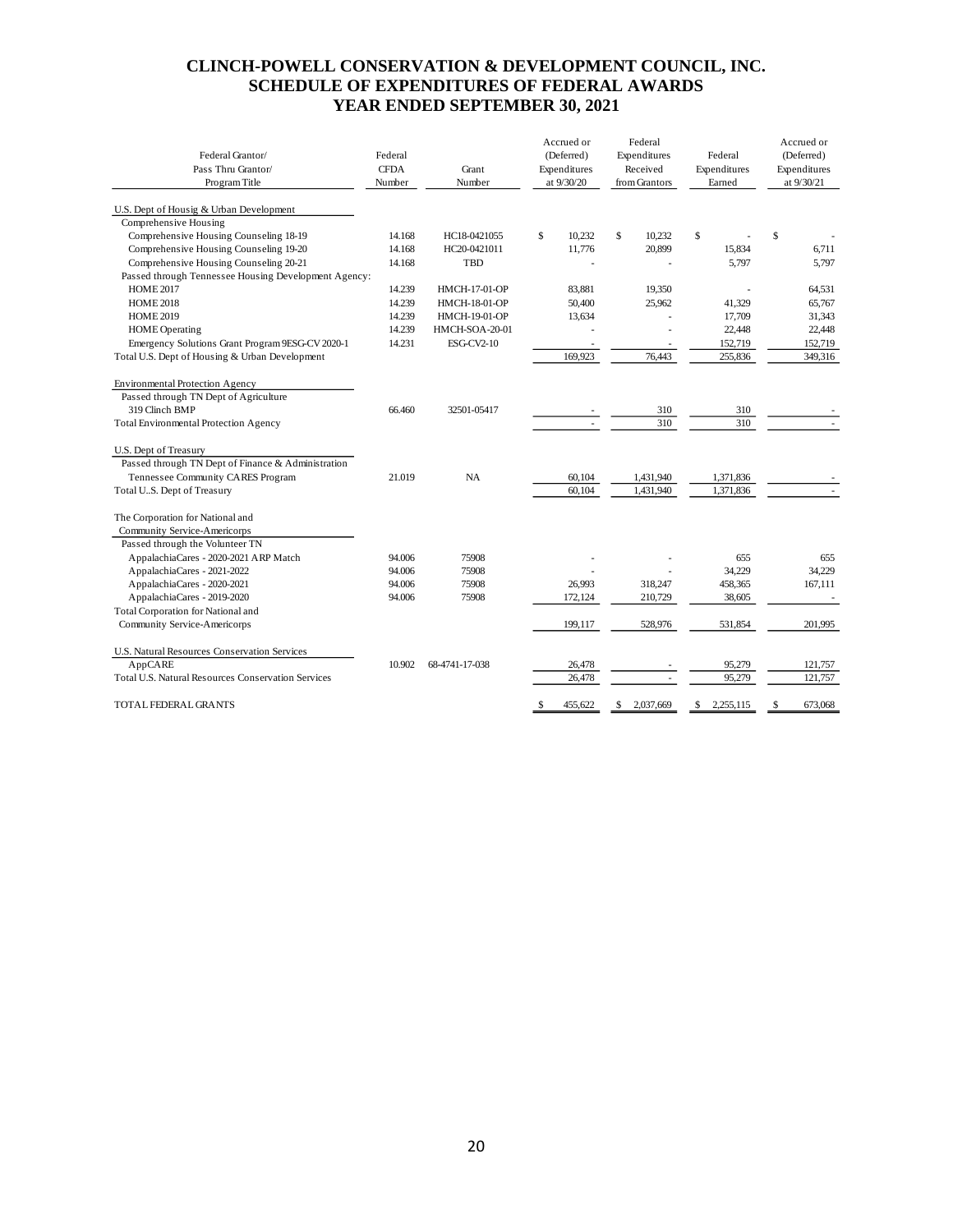## **CLINCH-POWELL CONSERVATION & DEVELOPMENT COUNCIL, INC. SCHEDULE OF EXPENDITURES OF NON-FEDERAL AWARDS YEAR ENDED SEPTEMBER 30, 2021**

| Federal Grantor/<br>Pass-through Grantor/<br>Program Title                                 | Grant<br>Number | Accrued or<br>(Deferred)<br>Expenditures<br>at 9/30/20 | Federal<br>Expenditures<br>Received<br>from Grantors | Federal<br>Expenditures<br>Earned | Accrued or<br>(Deferred)<br>Expenditures<br>at 9/30/21 |
|--------------------------------------------------------------------------------------------|-----------------|--------------------------------------------------------|------------------------------------------------------|-----------------------------------|--------------------------------------------------------|
| Tn Dept of Environment and Conservation                                                    |                 |                                                        |                                                      |                                   |                                                        |
| TN State Parks                                                                             | 32701-04020     | 32,531                                                 | 90,631                                               | 101,137                           | 43,037                                                 |
|                                                                                            |                 | 32,531                                                 | 90,631                                               | 101,137                           | 43,037                                                 |
| Tennessee Department of Tourist Dev.                                                       | N/A             |                                                        | 1,105                                                | 1,105                             |                                                        |
| Total Tennessee Department of Tourist Dev                                                  |                 |                                                        | 1,105                                                | 1,105                             |                                                        |
| Local Initiatives Support Corporation                                                      | 48154-0003      | 18,664                                                 | 18,664                                               |                                   |                                                        |
| Local Initiatives Support Corporation                                                      | N/A             | 2,422                                                  | 3,000                                                | 578                               |                                                        |
| Local Initiatives Support Corporation                                                      | 48154-0004      | 5,903                                                  | 50,000                                               | 44,097                            |                                                        |
| Local Initiatives Support Corporation                                                      | 48154-0007      |                                                        | 10,000                                               | 6,700                             | (3,300)                                                |
|                                                                                            |                 | 26,989                                                 | 81,664                                               | 51,375                            | (3,300)                                                |
| The Nature Conservancy Cumberland Forest CF                                                | N/A             | (50,000)                                               | 71,200                                               | 136                               | (121,064)                                              |
| <b>Total Nature Conservancy</b>                                                            |                 | (50,000)                                               | 71,200                                               | 136                               | (121,064)                                              |
|                                                                                            |                 |                                                        |                                                      |                                   |                                                        |
| Federation of Appalachian Housing Enterp<br>Total Federation of Appalachian Housing Enterp | N/A             |                                                        | 875<br>875                                           | 875<br>875                        |                                                        |
| TWRA-Riparian Conservation BMP's                                                           | 49524           |                                                        |                                                      | 9,000                             | 9,000                                                  |
| Total Tenneessee Wildlife Resources Agencu                                                 |                 |                                                        |                                                      | 9,000                             | 9,000                                                  |
| TOTAL NON-FEDERAL GRANTS                                                                   |                 | 9,520                                                  | 245,475                                              | 163,628<br>S                      | (72, 327)                                              |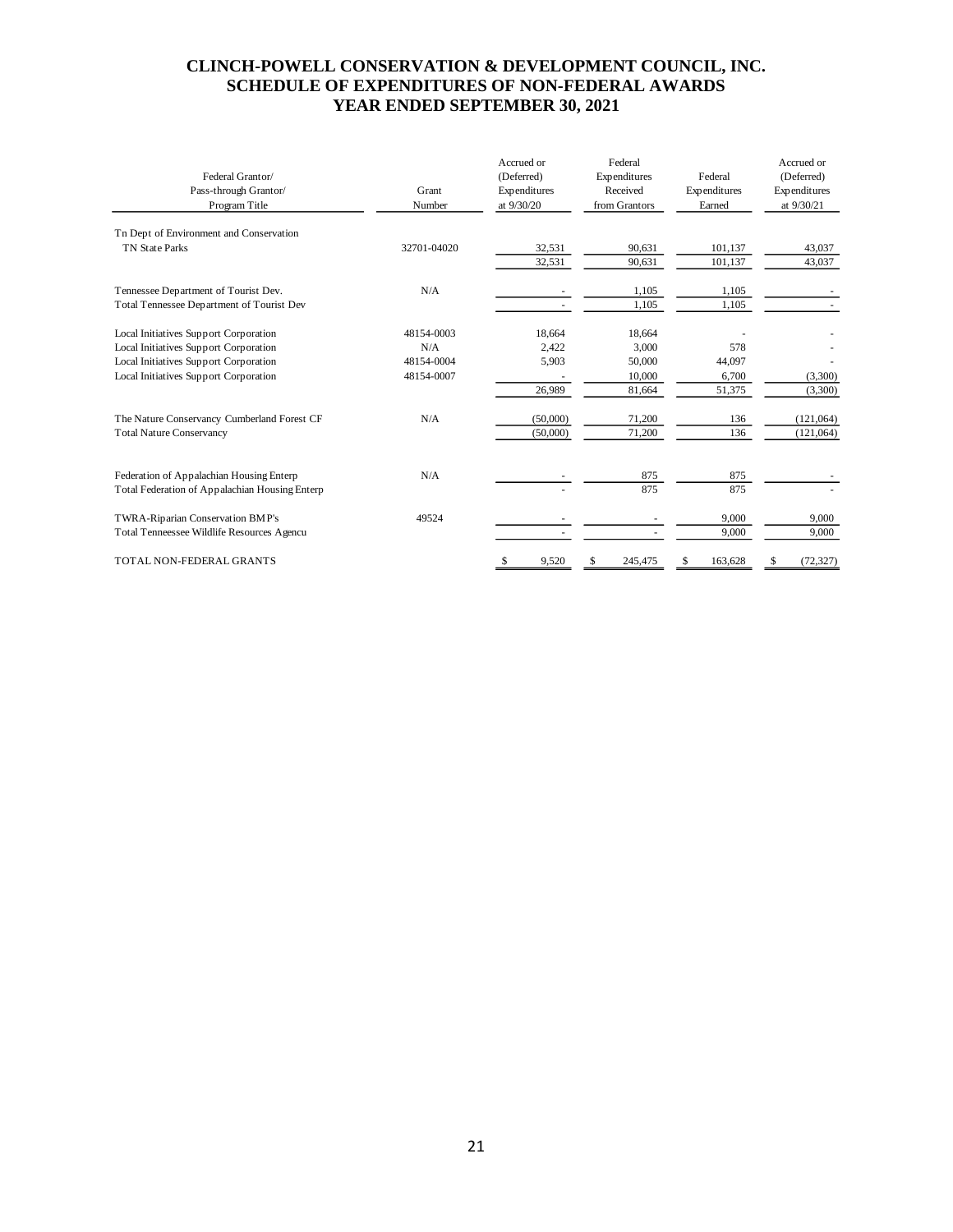## **CLINCH-POWELL CONSERVATION & DEVELOPMENT COUNCIL, INC. NOTES TO SCHEDULE OF EXPENDITURES OF FEDERAL AND NON-FEDERAL AWARDS YEAR ENDED SEPTEMBER 30, 2021**

## Note 1 – Basis of Presentation

The accompanying schedule of expenditures of federal and non-federal awards (the Schedule) includes the federal and non-federal award activity of the Council under programs of the federal and state government for the year ended September 30, 2021. The information in this Schedule is presented in accordance with the requirements of Title 2 U.S Code of Federal Regulations Part 200, *Uniform Administrative Requirements, Cost Principles, and Audit Requirements for Federal Awards* (Uniform Guidance). Because the Schedule presents only a selected portion of the operations of the Council, it is not intended to and does not present the financial position, changes in net assets, or cash flows of the Council.

## Note 2 – Summary of Significant Accounting Policies

Expenditures reported on the Schedule are reported on the accrual basis of accounting. Such expenditures are recognized following the cost principles contained in the Uniform Guidance and/or OMB Circular A-122, *Cost Principles for Non-profit Organizations,* wherein certain types of expenditures are not allowable or are limited as to reimbursements.

#### Note 3 – Reconciliation to Financial Statements

Awards expended during the year ended September 30, 2021 included:

| Federal          | \$2,255,115 |
|------------------|-------------|
| State            | 162,617     |
| Non-Governmental | 1.011       |
| Rounding         |             |
|                  |             |
|                  | \$2,418,744 |

## Note 4 – Indirect Cost Rate

The Council is not eligible to use the 10% de minimum indirect cost rate as allowed under the Uniform Guidance as they have previously applied for and been approved for an indirect cost rate.

#### Note 5 – Awards Passed through to Subrecipients

The Council had no awards which it passed through to subrecipients.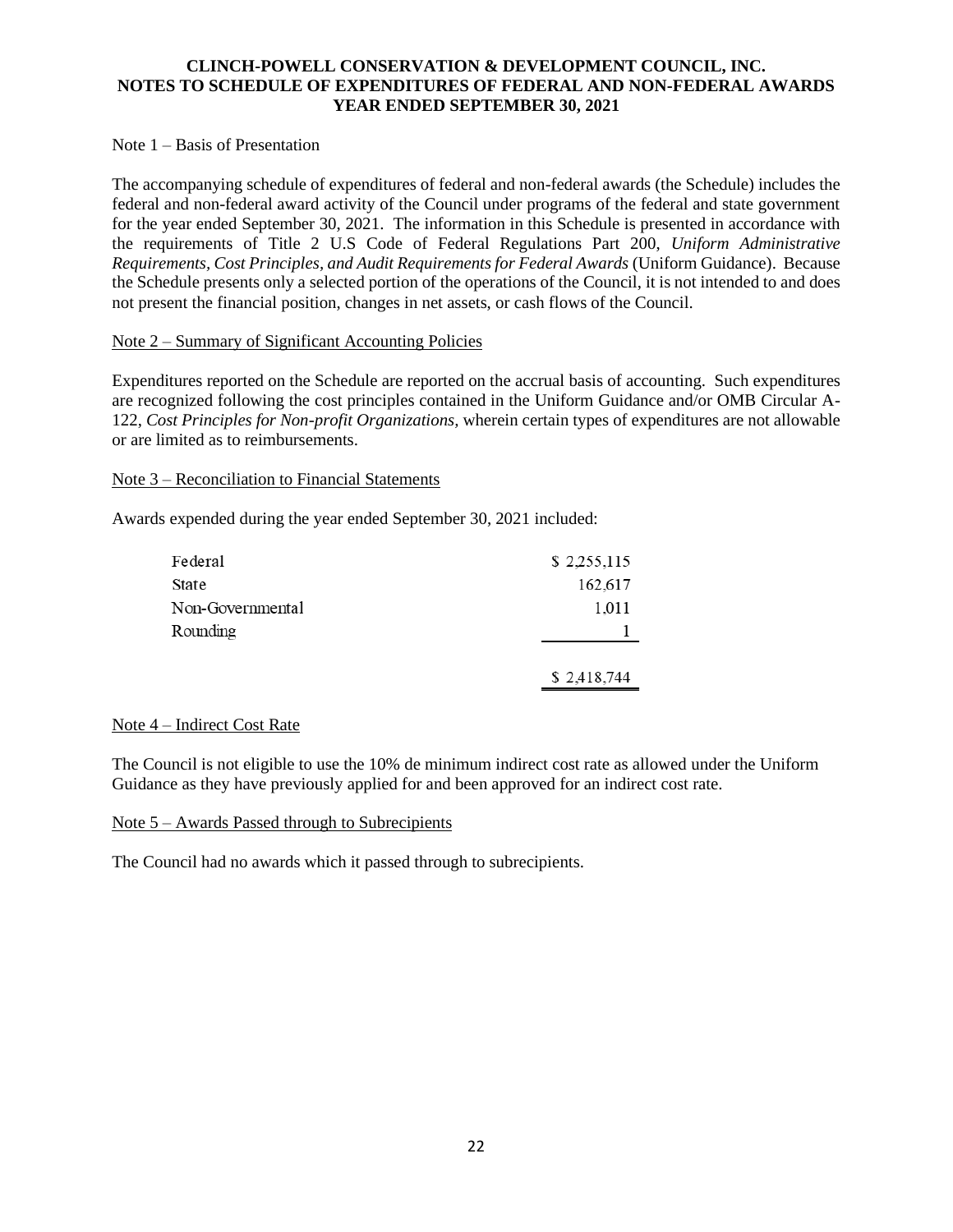

# 4210 Columbia Road | Building 10 | Suite 101 | Augusta, GA 30907 www.bairdgroupcpa.com | Tel. (706) 855-9500 | Fax (706) 855-2900

## INDEPENDENT AUDITORS' REPORT ON INTERNAL CONTROL OVER FINANCIAL REPORTING AND ON COMPLIANCE AND OTHER MATTERS BASED ON AN AUDIT OF FINANCIAL STATEMENTS PERFORMED IN ACCORDANCE WITH *GOVERNMENTAL AUDITING STANDARDS*

Board of Directors Clinch-Powell Resource Conservation & Development Council, Inc. Rutledge, Tennessee

We have audited, in accordance with the auditing standards generally accepted in the United States of America and the standards applicable to financial audits contained in *Government Auditing Standards*  issued by the Comptroller General of the United States, the consolidated financial statements of Clinch-Powell Resource Conservation & Development Council, Inc. (a nonprofit organization) and its for-profit subsidiary Clinch-Powell Construction Company, (the Council), which comprise the consolidated statement of financial position as of September 30, 2021, and the related consolidated statements of activities, functional expenses and cash flows for the year then ended, and the related notes to the financial statements and have issued our report thereon dated February 28, 2022.

## **Internal Control Over Financial Reporting**

In planning and performing our audit of the financial statements, we considered the Council's internal control over financial reporting (internal control) to determine the audit procedures that are appropriate in the circumstances for the purpose of expressing our opinion on the financial statements, but not for the purpose of expressing an opinion on the effectiveness of the Council's internal control.

A *deficiency in internal control* exists when the design or operation of a control does not allow management or employees, in the normal course of performing their assigned functions to prevent, or detect and correct, misstatements on a timely basis. A *material weakness* is a deficiency, or a combination of deficiencies, in internal control, such that there is a reasonable possibility that a material misstatement of the entity's financial statements will not be prevented, or detected and corrected, on a timely basis. A *significant deficiency* is a deficiency, or a combination of deficiencies, in internal control thar is less severe than a material weakness, yet important enough to merit attention by those charged with governance.

Our consideration of internal control was for the limited purpose described in the first paragraph of this section and was not designed to identify all deficiencies in internal control that might be material weaknesses or significant deficiencies. Given these limitations, during our audit, we did not identify any deficiencies that we consider to be material weaknesses. However, material weaknesses may exist that have not been identified.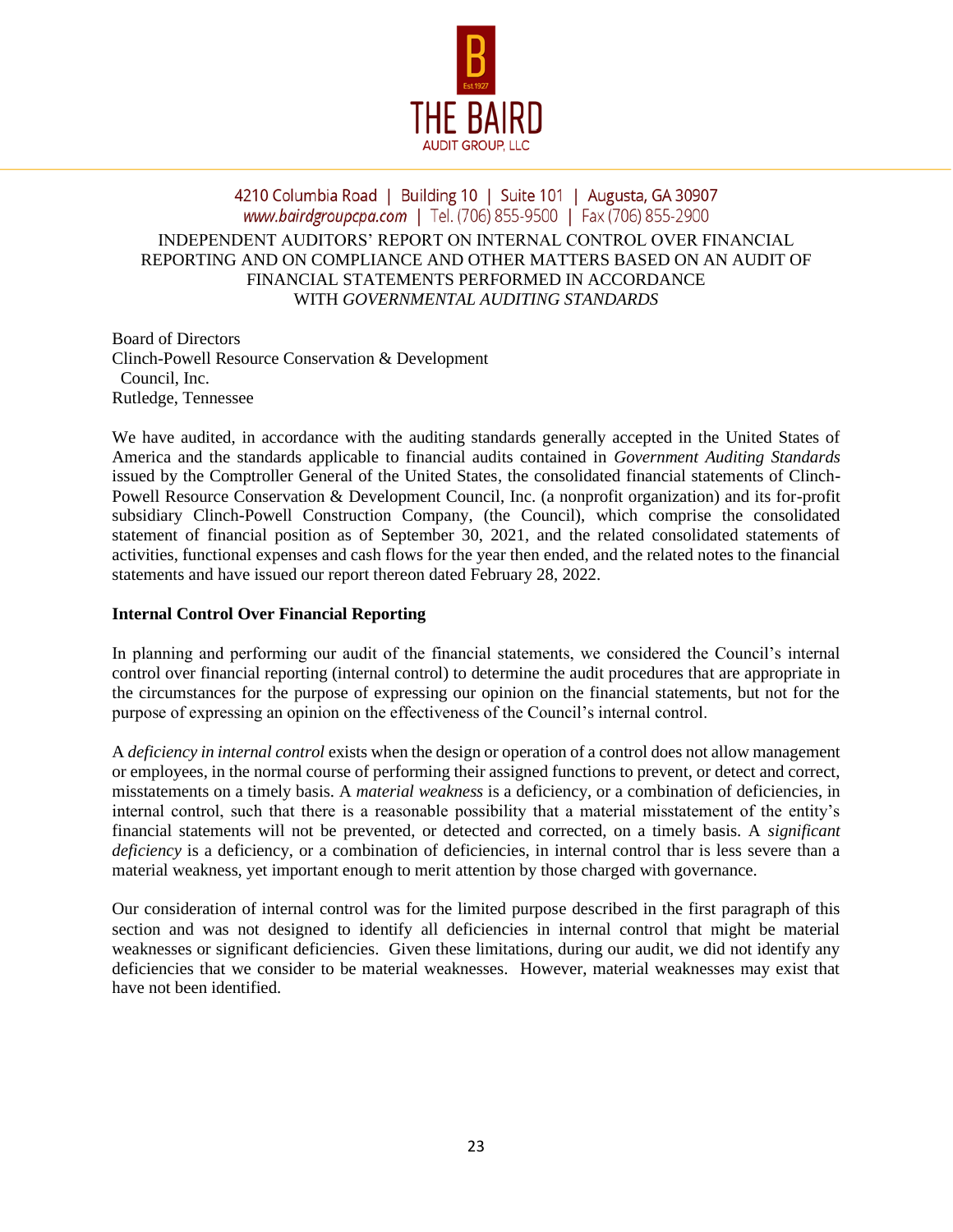### **Compliance and Other Matters**

As of obtaining reasonable assurance about whether the Council's financial statements are free from material misstatement, we performed tests of compliance with certain provisions of laws, regulations, contracts, and grant agreements, noncompliance with which could have a direct and material effect on the determination of financial statement amounts. However, providing an opinion on compliance with those provisions was not an objective of our audit, and accordingly, we do not express such an opinion. The results of our tests disclosed no instances of noncompliance or other matters that are required to be reported under *Government Auditing Standards.*

## **Purpose of this Report**

The purpose of this report is solely to describe the scope of our testing of internal control and compliance and the results of that testing, and not to provide an opinion on the effectiveness of the Council's internal control or on compliance. This report is an integral part of an audit performed in accordance with *Government Auditing Standards* in considering the Council's internal control and compliance. Accordingly, this communication is not suitable for any other purpose

Barrid audit Story SLC

The Baird Audit Group, LLC Augusta, Georgia

February 28, 2022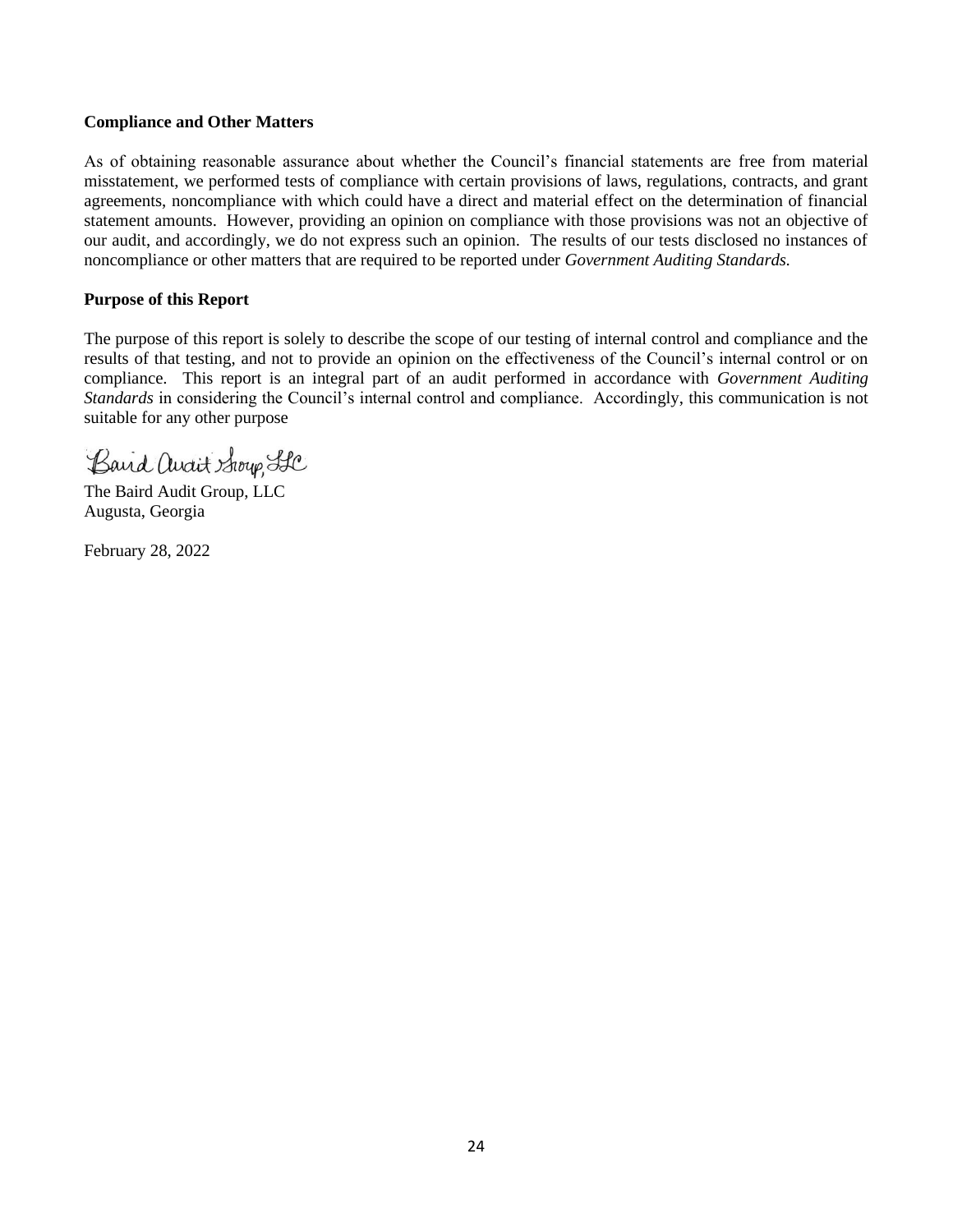

#### 4210 Columbia Road | Building 10 | Suite 101 | Augusta, GA 30907 www.bairdgroupcpa.com | Tel. (706) 855-9500 | Fax (706) 855-2900

## INDEPENDENT AUDITORS' REPORT ON COMPLIANCE FOR EACH MAJOR PROGRAM AND ON INTERNAL CONTROL OVER COMPLIANCE REQUIRED BY THE UNIFORM GUIDANCE

Board of Directors Clinch Powell Resource Conservation & Development Council, Inc. Rutledge, TN

## **Report on Compliance for Each Major Federal Program**

We have audited Clinch-Powell Resource Conservation and Development Council, Inc.'s (the Council) compliance with the types of compliance requirements described in the *OMB Compliance Supplement* that would have a direct and material effect on each of he Council's major federal programs for the year ended September 30 2021. The Council's major federal programs are identified in the summary of auditors' results section of the accompanying schedule of findings and questioned costs.

## *Management's Responsibility*

Management is responsible for compliance with federal statutes, regulations, and the terms and conditions of its federal awards applicable to its federal programs.

## *Auditor's Responsibility*

Our responsibility is to express an opinion on compliance for each of the Council's major federal programs based on our audit of the types of compliance requirements referred to above. We conducted our audit of compliance in accordance with auditing standards generally accepted in the United States of America; the standards applicable to financial audits contained in *Government Auditing Standards,* issued by the Comptroller General of the United States; and the audit requirements of Title 2 U.S. *Code of Federal Regulations Part 200, Uniform Administrative Requirements, Cost Principles, and Audit Requirements for Federal Awards* (Uniform Guidance). Those standards and the Uniform Guidance require that we plan and perform the audit to obtain reasonable assurance about whether noncompliance, with the types of compliance requirements above, could have a direct and material effect on a major federal program occurred. An audit includes examining on a test basis, evidence about the Council's compliance with those requirements and performing such other procedures as we considered necessary in the circumstances.

We believe that our audit provides a reasonable basis for our opinion on compliance for each major federal program. However, our audit does not provide a legal determination of the Council's compliance.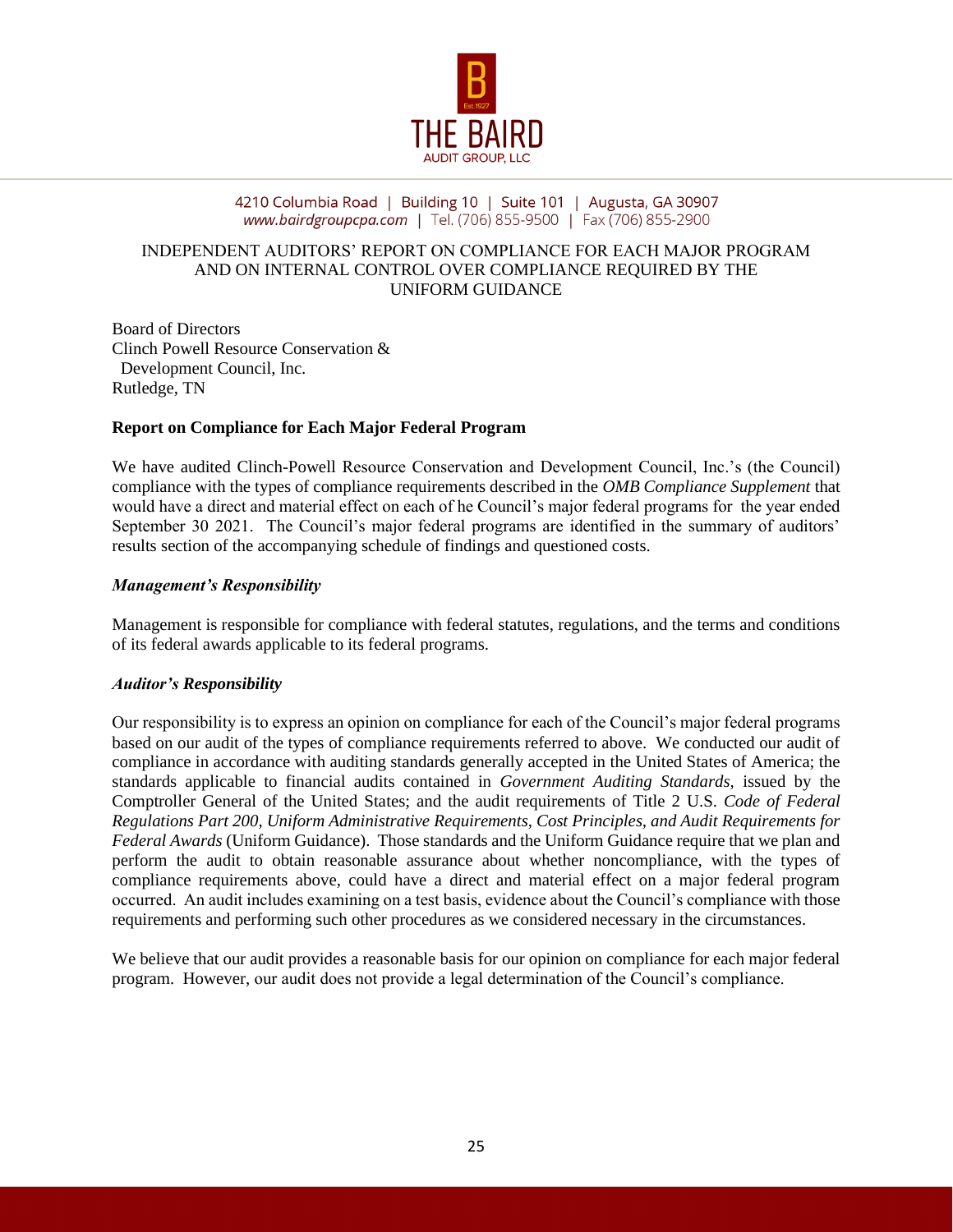## **CLINCH-POWELL RESOURCE CONSERVATION & DEVELOPMENT COUNCIL, INC SCHEDULE OF FINDINGS AND QUESTIONED COSTS FOR THE YEAR ENDED SEPTEMBER 30, 2021**

### *Opinion on Each Major Federal Program*

In our opinion, the Council complied, in all material respects, with the types of compliance requirements referred to above that could have a direct and material effect on each of its major federal programs for the year ended September 30, 2021.

### **Report on Internal Control Over Compliance**

Management of the Council is responsible for establishing and maintaining effective internal control over compliance with the types of compliance requirements referred to above. In planning and performing our audit of compliance, we considered the Council's internal control over compliance with the types of requirements that could have a direct and material effect on each major federal program to determine the auditing procedures that are appropriate in the circumstances for the purpose of expressing an opinion on compliance for each major federal program and to test and report on internal control over compliance in accordance with the Uniform Guidance, but not for the purpose of expressing an opinion on the effectiveness of the Council's internal control over compliance.

A *deficiency in internal control over compliance* exists when the design or operation of a control over compliance does not allow management or employees, in the normal course of performing their assigned functions, to prevent, or detect and correct, noncompliance with a type of compliance requirement of a federal program on a time basis. A *material weakness in internal control over compliance* is a deficiency, or combination of deficiencies, in internal control over compliance, such that there is a reasonable possibility that material noncompliance with a type of compliance requirement of a federal program will not be prevented, or detected and corrected, on a timely basis. A *significant deficiency in internal control over compliance* is a deficiency, or a combination of deficiencies, in internal control over compliance with a type of compliance requirement of a federal program that is less severe than a material weakness in internal control over compliance, yet important enough to merit attention by those charged with governance.

Our consideration of internal control over compliance was for the limited purpose described in the first paragraph of this section and was not designed to identify all deficiencies in internal control over compliance that might be material weaknesses or significant deficiencies. We did not identify any deficiencies in internal control over compliance that we consider to be material weaknesses. However, material weaknesses may exist that have not been identified.

The purpose of this report on internal control over compliance is solely to describe the scope of our testing of internal control over compliance and the results of that testing based on the requirements of the Uniform Guidance. Accordingly, this report is not suitable for any other purpose.

Baird audit Storp SLC

The Baird Audit Group, LLC Augusta, Georgia February 28, 2022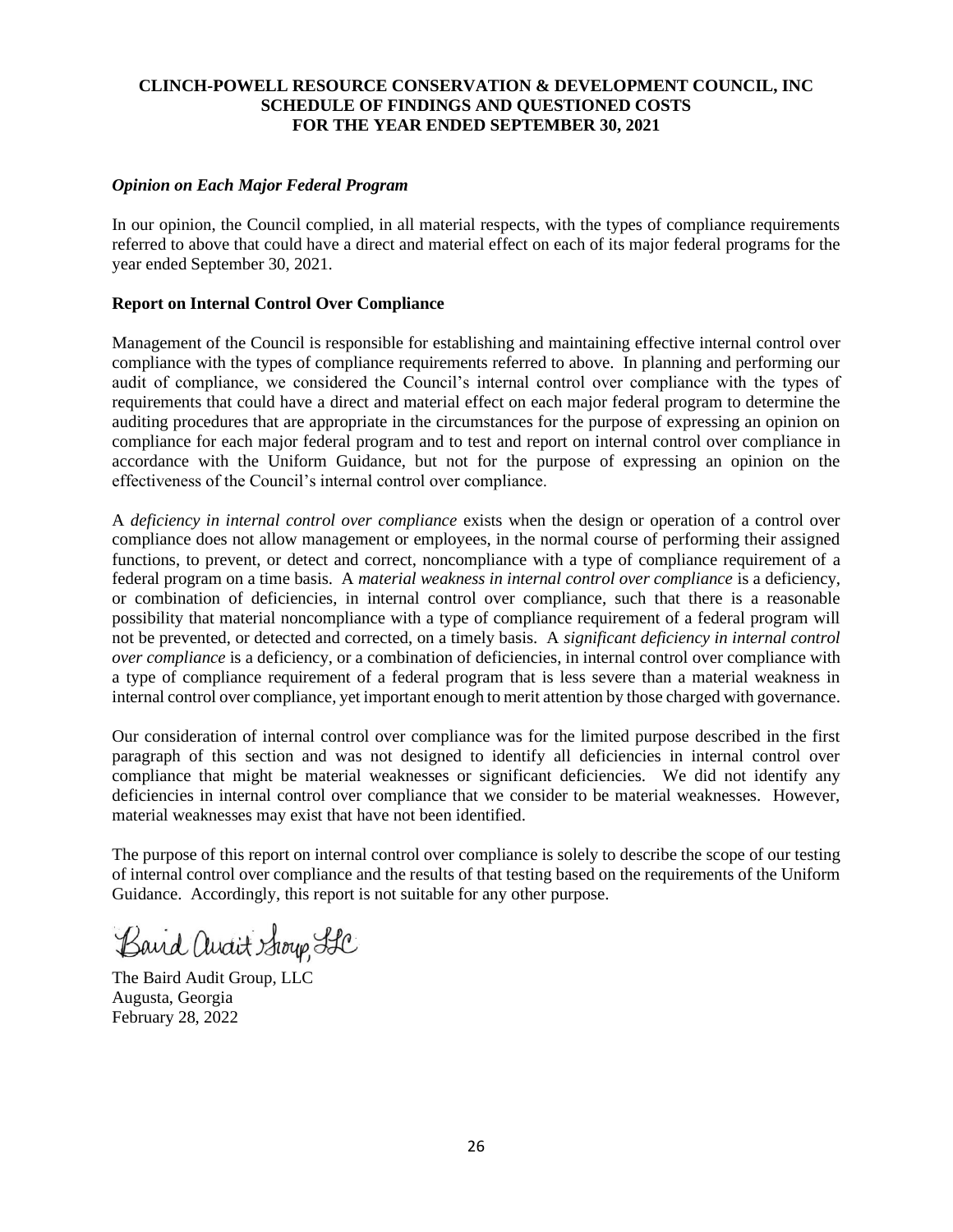## **CLINCH-POWELL RESOURCE CONSERVATION & DEVELOPMENT COUNCIL, INC SCHEDULE OF FINDINGS AND QUESTIONED COSTS FOR THE YEAR ENDED SEPTEMBER 30, 2021**

Summary of Auditor's Results

- 1. The auditor's report expresses an unmodified opinion on whether the financial statements of Clinch Powell Resource Conservation & Development Council, Inc. were prepared in accordance with GAAP.
- 2. No significant deficiencies disclosed during the audit of the financial statements are reported in the Independent Auditor's Report on Internal Control Over Financial Reporting and on Compliance and Other Matters on an Audit of Financial Statements Performed in Accordance with *Government Auditing Standards.* No material weaknesses are reported.
- 3. No instances of noncompliance material to the financial statements of the Council, which would be required to be reported in accordance with *Government Auditing Standards,* were disclosed during the audit.
- 4. No significant deficiencies were disclosed during the audit of the major federal award programs and thus none are reported in the Independent Auditor's Report on Compliance for Each Major Program and on Internal Control over compliance Required by the Uniform Guidance.
- 5. The auditor's report on compliance for the major federal award programs for the Council expresses an opinion on all major federal programs.
- 6. There are no audit findings that are required to be reported in accordance with 2 CFR section 200.516(a).
- 7. The program tested as major program was: U. S. Dep. Of Treasury passed through TN Dept of Finance and Administration COVID 19 – TN Community CARES Program CFDA 21.019
- 8. The threshold for distinguishing Types A & B programs was \$750,000.
- 9. The Council was determined to be a low risk auditee but the major program is considered to be a higher risk program.
- Findings Financial Statement Audit None Reported.
- Findings and Questioned Costs Major Federal Award Programs Audit None Reported.